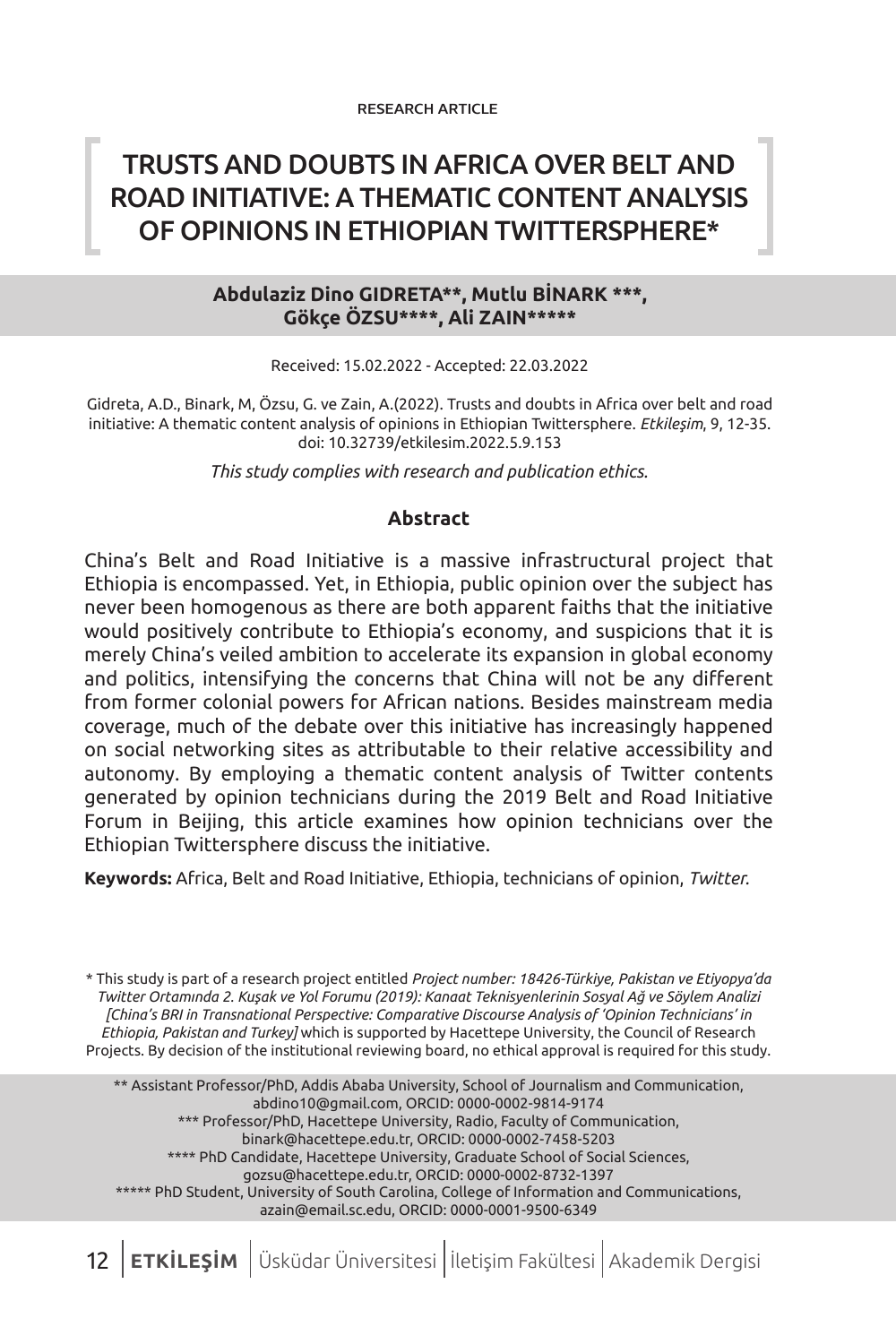# AFRİKA'DA KUŞAK VE YOL GİRİŞİMİ ÜZERİNDE GÜVEN VE ŞÜPHELER: ETİYOPYA TWİTTER UZAMINDAKİ KANAATLERİN TEMATİK İÇERİK ANALİZİ\*

#### **Abdulaziz Dino GIDRETA\*\*, Mutlu BİNARK \*\*\*, Gökçe ÖZSU\*\*\*\*, Ali ZAIN\*\*\*\*\***

Gönderim Tarihi: 15.02.2022 – Kabul Tarihi: 22.03.2022

Gidreta, A.D., Binark, M, Özsu, G. ve Zain, A.(2022). Trusts and doubts in Africa over belt and road initiative: A thematic content analysis of opinions in Ethiopian Twittersphere. *Etkileşim*, 9, 12-35. 10.32739/etkilesim.2022.5.9.153

*Bu çalışma araştırma ve yayın etiğine uygun olarak gerçekleştirilmiştir.*

#### **Öz**

Çin'in başlattığı Kuşak ve Yol Girişimi, Etiyopya'yı da kapsayan devasa bir altyapı projesidir. Girişime dair Etiyopya'daki kamuoyu tartışmaları hiçbir zaman tek yönlü olmamıştır: Bunun sebepleri arasında Girişim'in Etiyopya ekonomisine olumlu yönde katkıda bulunacağına dair güvenin yanı sıra, Çin'in Afrika ülkeleri için bir yandan eski sömürgeci güçlerden farklı olmayacağı endişesi ve bir yandan da Çin'in küresel ekonomi ve siyasette genişlemesini hızlandırma konusunda örtük bir hırsa sahip olduğuna dair şüphe sayılabilir. Anaakım medyanın Girişim'e dair haberlerinin yanı sıra, Girişim hakkındaki tartışmaların çoğu göreli erişilebilirliklerine ve özerkliklerine rağmen sosyal ağ ortamlarında daha fazla gerçekleşmiştir. Bu çalışma, Pekin'de 2019 yılında düzenlenen Kuşak ve Yol Forumu sırasında kanaat teknisyenlerinin Etiyopya *Twitter* uzamında Girişim'i nasıl tartıştığını *Twitter* gönderilerinin tematik içerik analizi üzerinden incelemektedir.

**Anahtar Kelimeler:** Afrika, Etiyopya, kanaat teknisyenleri, Kuşak ve Yol Girişimi, *Twitter*.

\* Bu çalışma, Hacettepe Üniversitesi tarafından desteklenen 18426 numaralı Türkiye, Pakistan ve Etiyopya'da Twitter Ortamında 2. Kuşak ve Yol Forumu (2019): Kanaat Teknisyenlerinin Sosyal Ağ ve Söylem Analizi isimli araştırma projesinden üretilmiştir. Üniversitenin ilgili kurul kararına istinaden çalışmada etik kurul raporuna ihtiyaç bulunmamaktadır

\*\* Doktor Öğretim Üyesi, Addis Ababa Üniversitesi, Gazetecilik ve İletişim Fakültesi, abdino10@gmail.com, ORCID: 0000-0002-9814-9174 \*\*\* Professör Doktor, Hacettepe Üniversitesi, İletişim Fakültesi, binark@hacettepe.edu.tr, ORCID: 0000-0002-7458-5203 \*\*\*\* Doktora Öğrencisi, Hacettepe Üniversitesi, Sosyal Bilimler Enstitüsü, gozsu@hacettepe.edu.tr, ORCID: 0000-0002-8732-1397 \*\*\*\*\* Doktora Öğrencisi, Güney Karolina Üniversitesi, Bilgi ve İletişim Fakültesi, azain@email.sc.edu, ORCID: 0000-0001-9500-6349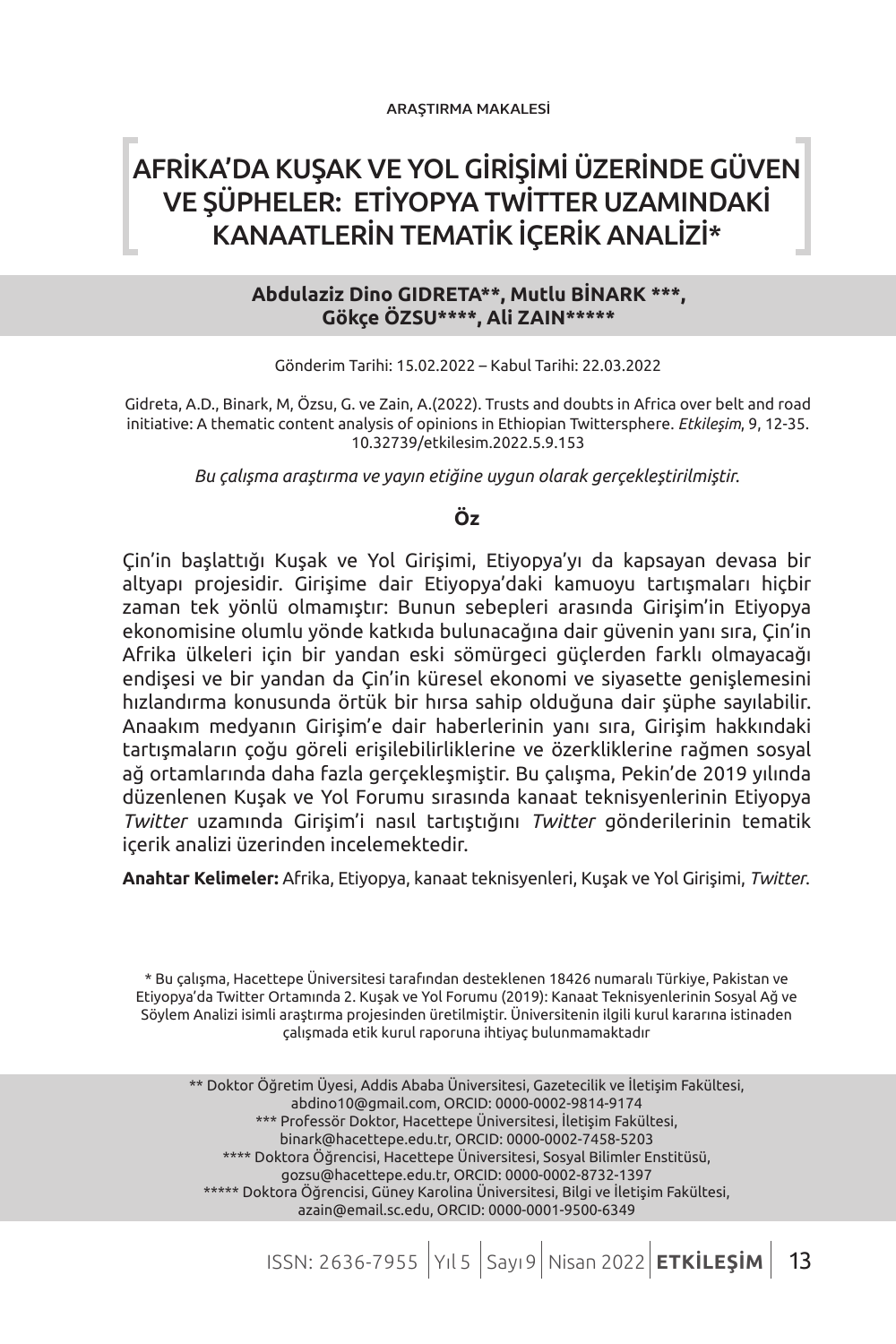## **Introduction**

With the advent of the new media, opinion-making has no more remained an exclusive function of mainstream journalism. While not everyone is equally heard and accepted by societies, there happen to be individuals whose opinions become everybody's opinions, what Bourdieu (1998) calls "opinion technicians". These are persons "who write in the newspapers and intellectuals who advocate the 'minimal state'". Opinion expertise has become further visible now in the time of social media than perhaps any time in history. Social Networking Sites (SNSs) in particular have facilitated views and interpretations through possibilities of content production, networking, and immediate and broad reach (Hinton and Hjorth, 2013). As research on SNSs is growing rapidly and becoming interdisciplinary, the units of analysis come to be user interactions and relations, types of exchanges, contact frequency, intimacy, and type and size of networks (Papacharissi, 2009: 201, 202). Deller (2011), as well seems fascinated by relationships among media producers, public figures and texts, and the way *Twitter* offers a new way of researching and understanding these relationships.

Given that, in the current article, we attempt to analyze *Twitter* contents produced by opinion technicians during the 2019 Belt and Road Initiative (BRI) Forum in Beijing about Ethiopia's partaking in the initiative and Ethio-Chinese relations. It mainly seeks to take texts and contexts of interactions by Ethiopia-affiliated opinion technicians, not necessarily Ethiopians by citizenship, as representational and signifying practices (Hall, 1997). The article desires to step in with a brief historical and contextual overview of Chinese relations with Africa and Ethiopia, the context of the BRI and Chinese massive infrastructural investment in the Horn of Africa, and Ethiopia's participation in the BRI 2019 Forum.

## **Afro-China Relations Overview**

A common downside in the conversing African relations with a foreign nation is the homogenization of entire Africa as a single unit of analysis by disregarding local particularities (Madrid-Morales and Wasserman, 2018: 1221; Dino-Gidreta, 2017). Nevertheless, Chinese first-ever antique connections with any separate African nation would inevitability be considered as its entrance into the continent. Although initial relations go as far back as first-millennium trade across Red Sea borders, as recounted by Venkataraman and Gamora (2009), contemporary China-Africa relationships are activated during the Cold War grounded on ideological imperatives of solidarity and anti-colonialism (Anshan, 2007), and China allied with newly independent African states on principles of equality, mutual interest and noninterference (Scobell et al, 2018: 173). As Scobell relates, later in 1971, China's search for allies in the international arena emerged productive when support from 26 African states helped China ensure passage of UN General Assembly Resolution 2758 (2018: 173).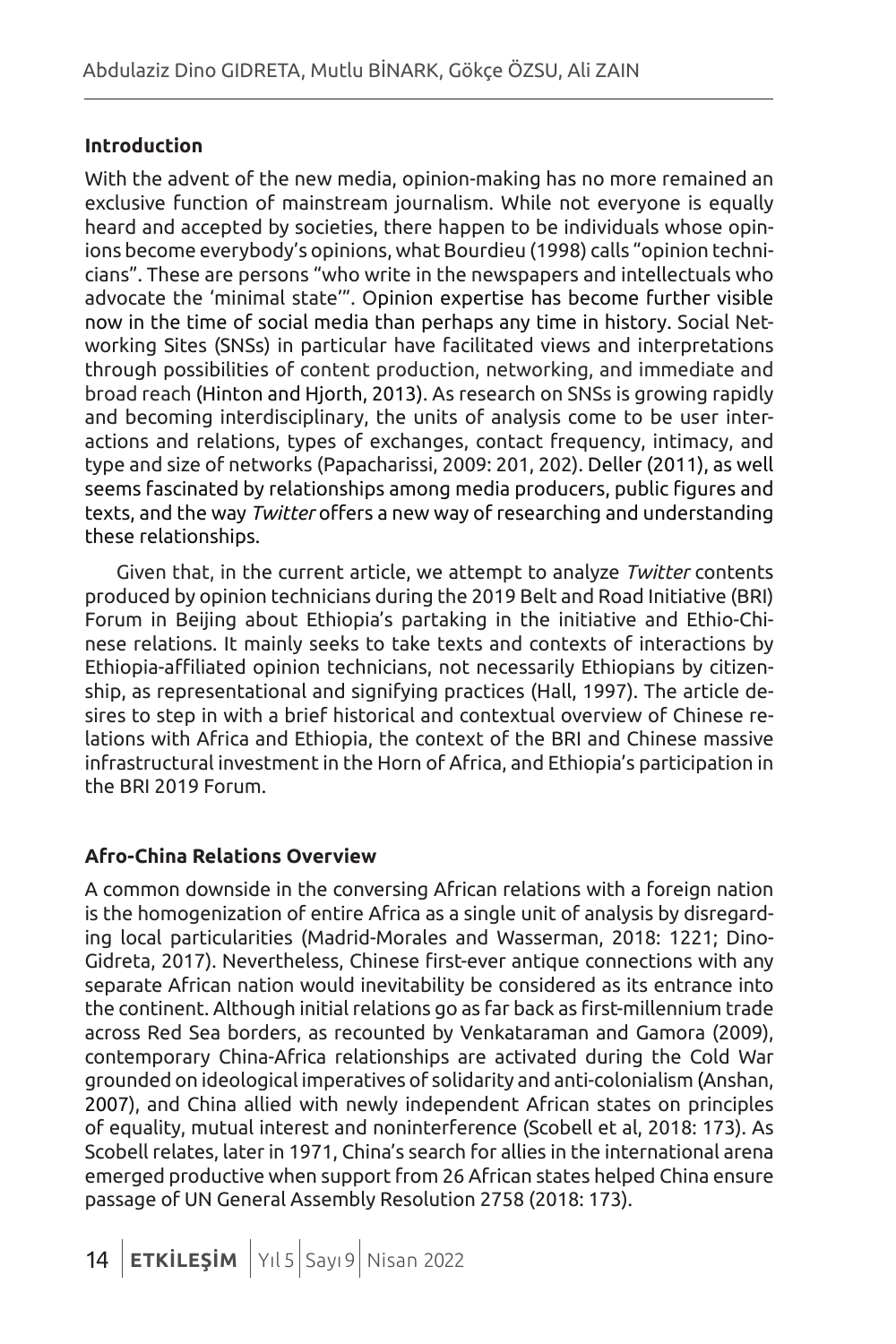China currently has diplomatic relations with almost all African countries and frequently engages in high-level exchanges and visits by which, from 2003 to 2014, Chinese leaders made 91 high-level visits to 53 countries in Africa (Scobell, 2018: 184). Chinese built luxurious AU Commission headquarters at Addis Ababa which is assumed to be a response to the commission's extension of official recognitions to China including a permanent AU membership. Indeed, it is believed, the commission was generally provoked by the Chinese extraordinary confidence in connecting with Africa in the new millennium. As trade and investment boost ups have become indicators of exceptional relationships, China's imports of oil and non-fuel mining products from Africa had more than doubled in the first decade of this new century (Alden and Alves, 2009). While gross annual revenue of Chinese contractors in Africa grew to \$1 billion by 2000 (Ehizuelen, 2017) its overall investments amounted to \$120 million by 2002 (Baah and Jauch, 2009).

Chinese state media have been funded to enable its voice heard globally while desires for cultural and ideological leaderships remain still at the center (Thussu, 2018: 120; Ji et al, 2016: 248). Accordingly, Xinhua opened additional news bureaus in Africa in 2009, China Daily launched an African edition in 2012 and CGTN launched a broadcast studio in Kenya. Benabdallah (2019) states that Chinese positive image was promoted directly by investments in media outlets like the CGTN Africa and indirectly through a long-term investment in vocational training and capacity-building programs for African media professionals. The second approach hinted at Chinese intentions for a soft power approach in Africa, a model of foreign relations based on attraction rather than coercion (Nye, 2004). While this is partly revealed by China's economic cooperation and infrastructure development, people-to-people exchanges, dialogues, visits, training, language institutes and mass media (Bailard, 2016: 447), there are differing views that Chinese involvement in Africa has been far from "soft" in the sense that it had not engaged in massive social cooperation programs as Turkey did, for instance. Chinese positive image in Africa is reinforced by state media coverage which is highly informed by pro-China interviews with government officials (Zhang et al, 2016; Wasserman 2018). Such a framing convergence of Chinese media outlets and African state-owned media would inevitably limit chances of critical views over China in Africa. Beyond a socio-economic venture, a "soft power" tactic, Chinese investment in a media outlet in Africa can be indicative of its desire in having a share in knowledge production which can, in turn, facilitate a power share (Hall, 1997; Foucault, 1972; Benabdallah, 2019).

Having gone through all these diplomatic, economic and social investments, China's venture in Africa is informed by two major diverging narratives, often viewed in binary terms which Wasserman (2012: 351) states "as either exploitative, predatory force or a benevolent, development partner". On one hand, it has been viewed as a progressive and refreshing break, and an alternative to a Western imperialist past (Condon, 2012; Karimah,2019). On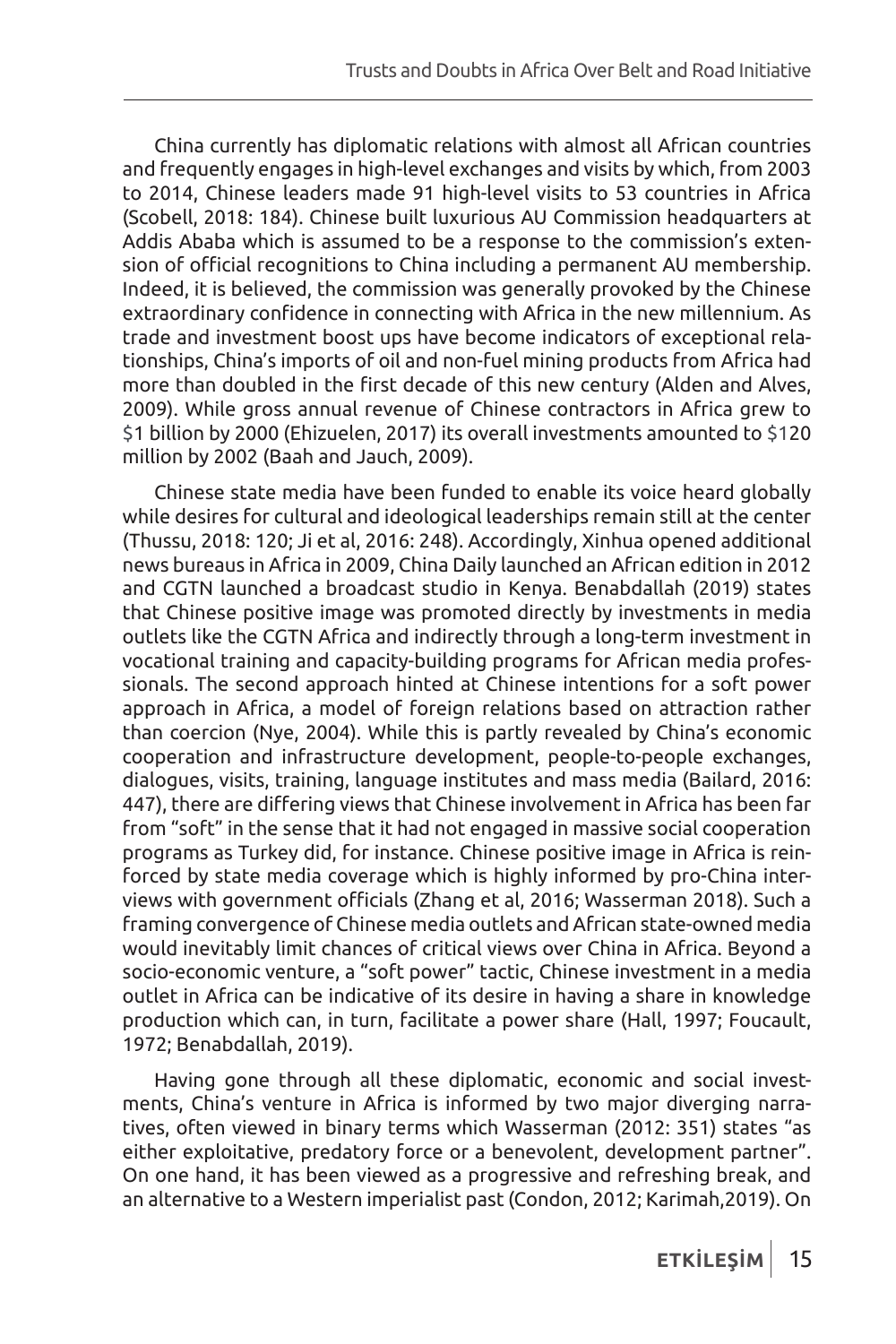the other hand, its suddenly heavy presence, and increasing penetration and dominance over the natural resource is doubted to be a mask for a neo-colonial venture (Anshan, 2007: 70). Following the Scobell it is possible to say that as Chinese political ambitions have later shifted to economic dimensions, its overarching interests have become access to natural resources, export markets for its manufactured goods, international political legitimacy, political stability and security to safeguard its citizens and pursue economic and commercial interests (Nicolas, 2017; Scobell, 2018: 174). Accordingly, China's economic activities get criticized for neo-colonial mercantilist ventures that exploited resources, undermined local industries and burdened governments with heavy loans for which countries had to use natural resources as collateral (Ursu and Van Den Berg, 2018: 5). This was further augmented by criticisms over controversial business practices, and failure to promote good governance and worker rights.

## **Ethio-Chinese Relations**

The history of Ethio-China relations is comparable with Afro-Chinese relations of initial on-and-offs and gradual intensifications. Indeed, Chinese arrival has transformed Ethiopia's past foreign relations which had set Ethiopia a mere Western aid recipient (Hackenesch, 2013). Though Emperor Hailesilassie established diplomatic ties in 1970, the 1974 revolution which led to the emergence of the Derg regime as a close partner of the Soviet Union distanced Ethiopia's relations with China until the late 1980s (Venkataraman and Gamora, 2009: 18-19). Later bilateral relations began when Derg was replaced by the Ethiopian People's Revolutionary and Democratic Front (EPRDF) in 1991. In 1995, Meles Zenawi visited China followed by Jiang Zemin's short visit to Ethiopia as part of his extensive Africa tour, and an ambitious Agreement on Trade, Economic & Technical Cooperation (ATEC) was signed. In 1998 a Joint Economic Commission (JEC) gave Ethiopia "most favored nation" status (Cabestan, 2012: 54). This particular agreement was followed by a series of warmth and undertakings, and during the first Forum on China–Africa Cooperation (FOCAC) meeting in Beijing in 2000, Addis Ababa was chosen to host the second forum in 2003 (Venkataraman and Gofie, 2015). In 2005, relations entered a new partnership widely read as the Ethiopian government's response to the Western criticism of the national election which was accompanied by violence and fatalities. Parenthetically, China's policy of "non-interference in others' internal affairs" become a golden alternative (Anshan, 2007: 72). However, Wasserman (2012: 341-342) notes China's role in Africa has already come under intense scrutiny by Western powers fearing their "good governance" agenda might be under threat from China which does not set the same conditions for investment.

The foundation for China-Ethiopia active trade relations goes far back to the second century AD when rhinoceros were exported to China, and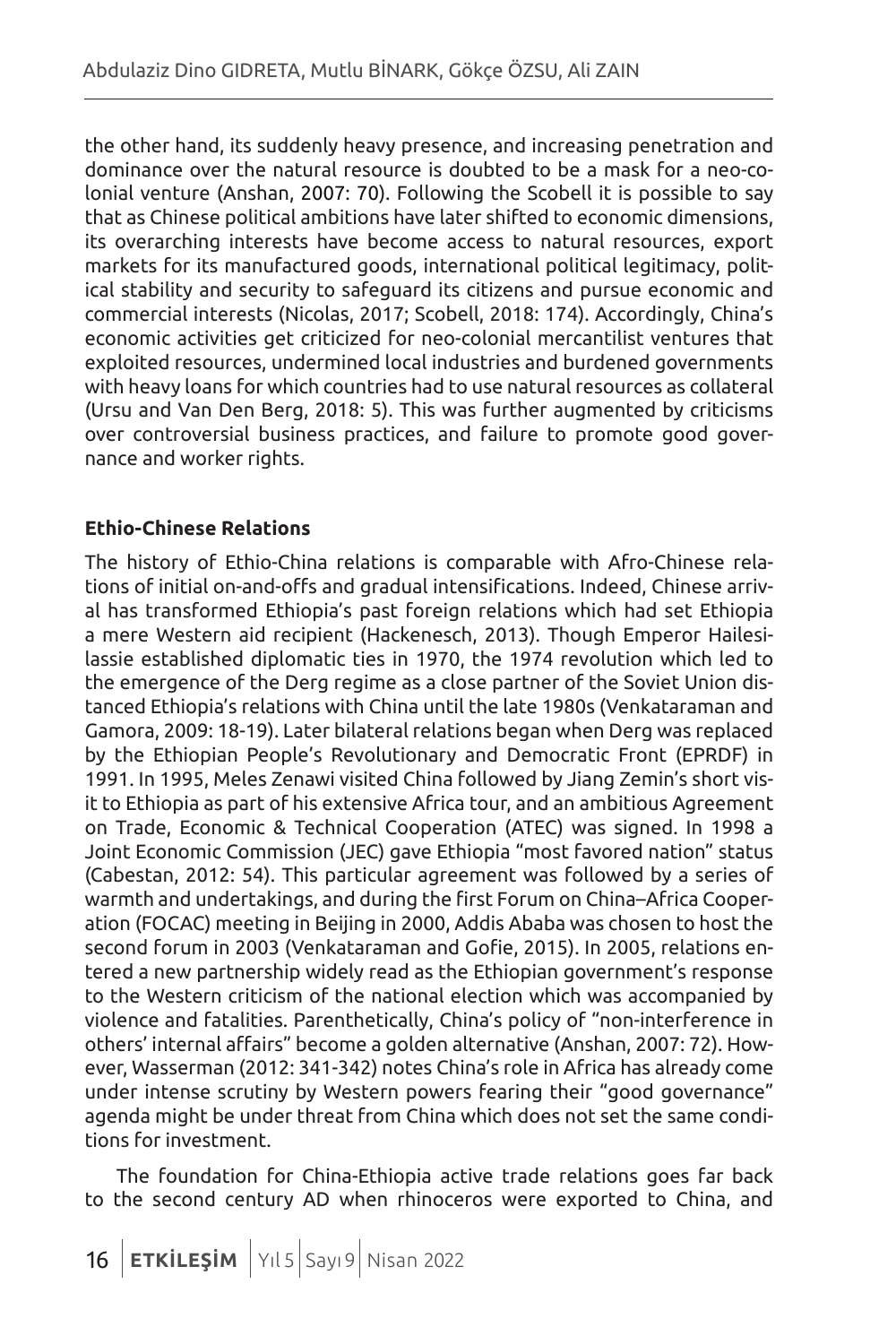Abyssinia imported green tea (Venkataraman and Gamora,2009: 10). Statistically, modern time trade exchanges have shown a dramatic rise as it is reported to grow more than ten-fold in the first decade of this century (Cabestan 2012: 57). Ethiopia mainly imports equipment, machines, electronics, garments, pharmaceuticals and edibles while it exports coffee, leather, textiles, sesame and cut flowers (Venkataraman and Gofie, 2015). Hosting Africa's largest livestock, Ethiopia has been producing leather, goatskin, and sheepskin since the 1920s, and so Chinese investment in Ethiopia has become more noticeable in the footwear industry (Cabestan, 2012: 57). China has also made multibillion-dollar investments in oil and gas projects (Chan 2017: 60), and its growing Industry Parks partly indicated a level of determination and intention for harmonization with Ethiopian development goals (Anshan, 2007; Scobell, 2018: 18). China has constructed Ethio-China Poly-Technique College at Addis Ababa and as Mandarin has already become helpful for Ethiopian traders, factory workers, diplomats and others, a 2011 signed agreement initiated the establishment of Chinese language centers at Addis Ababa, Mekele and Hawassa Universities (Cabestan, 2012: 55). In addition to the Chinese Embassy, the Chinese Commerce Minister, China-Africa Development Fund, Xinhua News Agency and China Exim Bank have independent representations in Addis Ababa.

The convergence of interests between Ethiopia and China has spread Sino-optimism among Ethiopia's elite and hopes among ordinary Ethiopians (Adem, 2012). Ethiopia remained a country that remained one of "sino-optimist" nations against the "sino-pragmatists" and "sino-pessimists" (Cabestan, 2012: 53-54; Leslie, 2016: 2; Skjerdal and Gusu, 2016: 150). However, it is generally assumed that potential factors attributed to China's preference of Ethiopia for broader partnerships include Ethiopia's natural resources, its strategic location and influence in the Horn of Africa (HOA), its economic growth, its hosting of headquarters of key organizations like AU and Economic Commission for Africa (ECA), and its emerging population of over 115 million which is the second in Africa. Chinese need for this cheap labor and more returns rose as industrialization and transnational corporations become integral aspects of the new Chinese capitalistic outlook (Baah and Jauch, 2009). Skjerdal and Gusu (2016: 149) discovers that Ethiopian media also differ in their coverage of Sino-Ethiopian relations as some underline the necessity and favorable nature of Sino-Ethiopian relations, others tend to focus on critical themes highlighting potentially neocolonial tendencies. As these critics extend, China has turned its attention to Africa perhaps not as much different from several imperialist nations of the past.

### **Belt & Road Initiative and Ethiopia**

In 2013, Chinese President Xi Jinping announced China's plans to build a "Silk Road Economic Belt" and a "21st Century Maritime Silk Road", now referred to as "Belt and Road Initiative (BRI)". The initiative is claimed to be a geo-eco-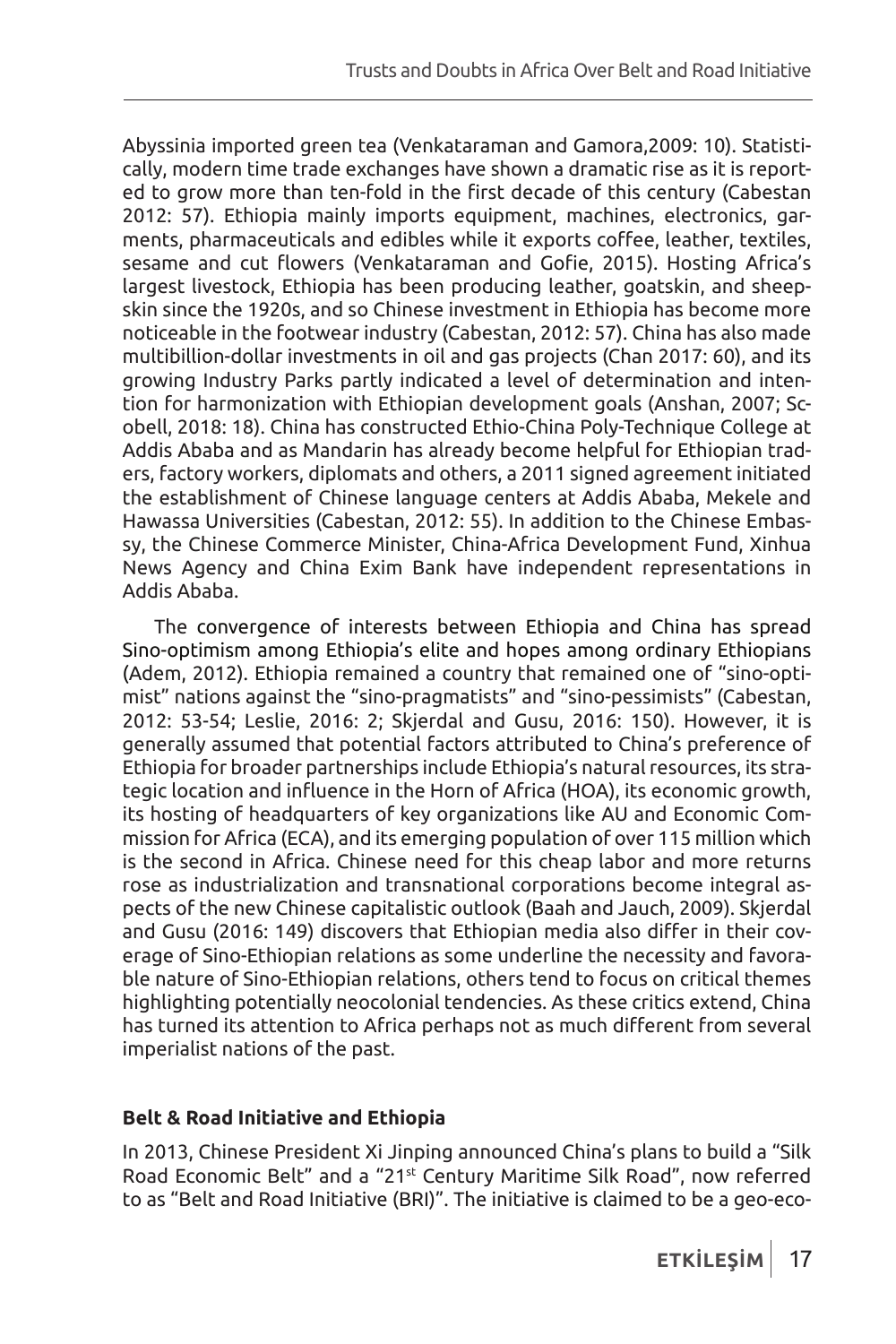nomic project involving around 70 countries along the land-based "belt" or the "maritime road" impacting more than two-thirds of the world's population (Forough 2019: 276). BRI is proposed to improve investments, infrastructure and trade in Africa, Europe and Asia, and thus to facilitate greater global growth and development. However, beyond a mere economic initiative, the BRI seems to be a foreign policy priority for China and an essential component of restoring itself as a Great Power (Githaiga, 2019: 118; Leslie, 2020).

Based on the infrastructure construction Memorandum of Understanding (MoU) with the African Union (AU) in January 2015, China vowed to connect all 54 African countries with modern highways, airports and high-speed railways (Chen, 2016). Given that, Chinese companies started the construction of railways, airports, industrial parks and ports in Ethiopia, Djibouti, Kenya and Nigeria. As further commitment at the FOCAC in September 2018 in Beijing, China signed MoU with 37 African countries and AU on jointly developing the BRI (Renwick and Gong, 2018: 15). Initially centered on the broader Eurasia, since 2017 BRI has highly expanded to include Africa (Rolland, 2019), the HOA is becoming an immediate priority (Scobell, 2018: 194), and Ethiopia is officially included based on "non-regional member" (Githaiga, 2019: 119). Hence, Ethio-Chinese infrastructure projects already included a national and international rail network of about 5,060 km by 2020 (Cabestan, 2012: 59). The BRI seems a good chance for Ethiopia's most ambitious plan aiming to link 49 cities and Ethiopian railways with those of Sudan, South Sudan, Kenya and Djibouti.

The Chinese introduction to Ethiopian railways goes back to 2010 when China responded to a call for tenders to rebuild a railway line linking Addis Ababa with Djibouti whose port accounts for about 70% of Ethiopia's external trade. On that basis, instead of renovating the old 781 km of narrow-gauge railway built by France in 1917, a new 656 km single track extending to the Djibouti border is built close to the old one. This new railway is completed in 2018 and intended to improve import-export efficiency and link the country to the BRI (Ursu and Van Den Berg, 2018). This makes Djibouti and Ethiopia BRI's connection points deep into Africa. A second notable project is the rail link from Addis Ababa to Afar where potassium can be extracted from the Denakil depression near borders of Ethiopia, Eritrea and Djibouti. Another is the link between Addis Ababa and Bedele city, west of the capital and one of the main coal mining areas of Ethiopia, which eventually is projected to join the railway networks of the two Sudans and Kenya (Cabestan, 2012: 59). Such aggressive Chinese infrastructural engagement in the HOA, with a remarkable concentration on Ethiopia, has very much been associated with the BRI, which China has introduced to connect to and utilize its investment outputs from entire Africa.

With BRI becoming an ever-important cornerstone of China's economic and political philosophy, increasing investments from China to Africa are on the horizon. Karimah (2019: 253) notes, recipients of these investments have to safeguard national interests, formulate consistent policies and ensure ef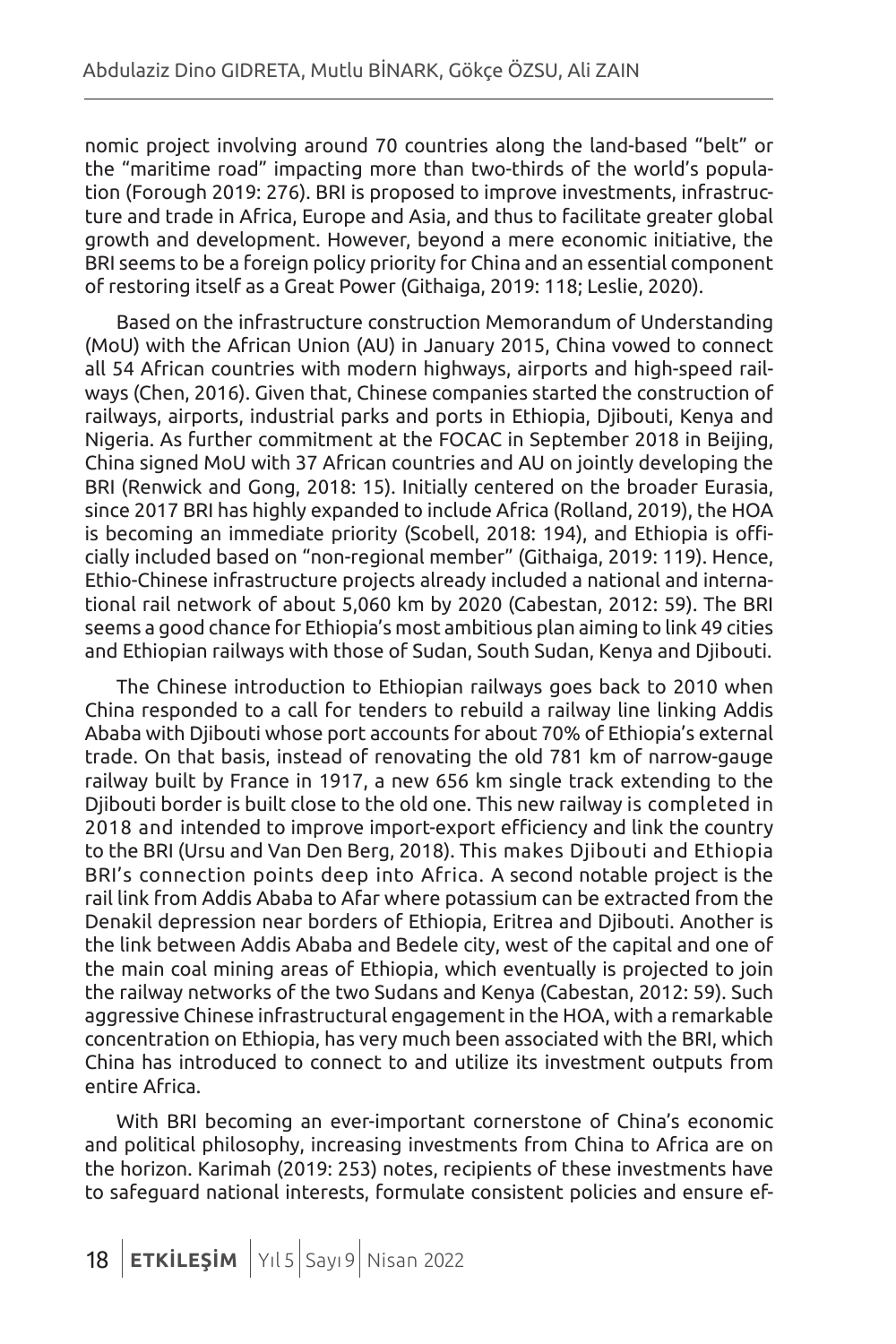ficient regulatory compliance to extract the most possible benefits. In fact, China's approach to Industry Park development is said to be grounded on its intention to seek closer coordination and synergies with the growth and development aims of its development partners. Industrial parks in Ethiopia, for instance, are important components of BRI's role in implementing Agenda 2030 (Renwick and Gong, 2018: 18). Nevertheless, these massive infrastructure projects have led to a rapid rise in Ethiopia's borrowings from China as in 2011 China's share had increased to half of Ethiopia's total debt of about 7 to 8 billion dollars (Cabestan, 2012: 59). This, together with capitalist contentions and worker rights violation concerns has created some public anxiety over China, and so unavoidably over the BRI (Demissie, 2018). Leslie (2020: 6) warns that African countries must analyze and prioritize their own development needs before they engage in massive projects.

Even though all these ambitions and concerns have become important agenda in mainstream media and academics, it is through social media platforms that the new publics tend to engage in free conversations and reflections (Papacharissi, 2009). Imaginably, one can anticipate that the BRI, as an alternative globalization phenomenon, will remain a topic of academic and policy debates for decades. And so, any purposeful attempt of academic knowledge production on BRI and Africa will be a momentous contribution to the debates. Alongside mainstream media, social media users reflect a series of converging and diverging views ranging from endorsements, uncertainties and tough criticisms over the BRI. Regardless of the rising tendency that BRI related discussions are going virtual, not many thematic studies have given analytical considerations to exploring online debates. Accordingly, in the context of the broader Ethio-Chinese relationships, this study intends to examine *Twitter* contents produced by Ethiopia-linked prominent opinion technicians concerning the BRI. Users are considered for analysis for being content producers in connection with Ethiopia and the BRI, not essentially for their citizenship. The study is guided by a general question: How have prominent Ethiopia-linked opinion technicians discussed the BRI on *Twitter* in the context of the bigger Ethio-Chinese and also Afro-Chinese relations?

## *Twitter* **and Public Opinion**

The advent of social media platforms has enabled users to interact with each other in a virtual sphere leading to its adaption as public medium. *Twitter* is one of the leading platforms which are widely accepted by communication practitioners to represent public opinion (Bruns and Burgess, 2015; McGregor, 2019). These practices have been thoroughly studied by researchers in an effort to build a theoretical connection between these digital public spheres and the existing conception of discourse building (Bouvier and Machin, 2018; Kreis, 2017). Theorists have argued that the digital dimension of public opinion can also be understood and explained by the discursive pub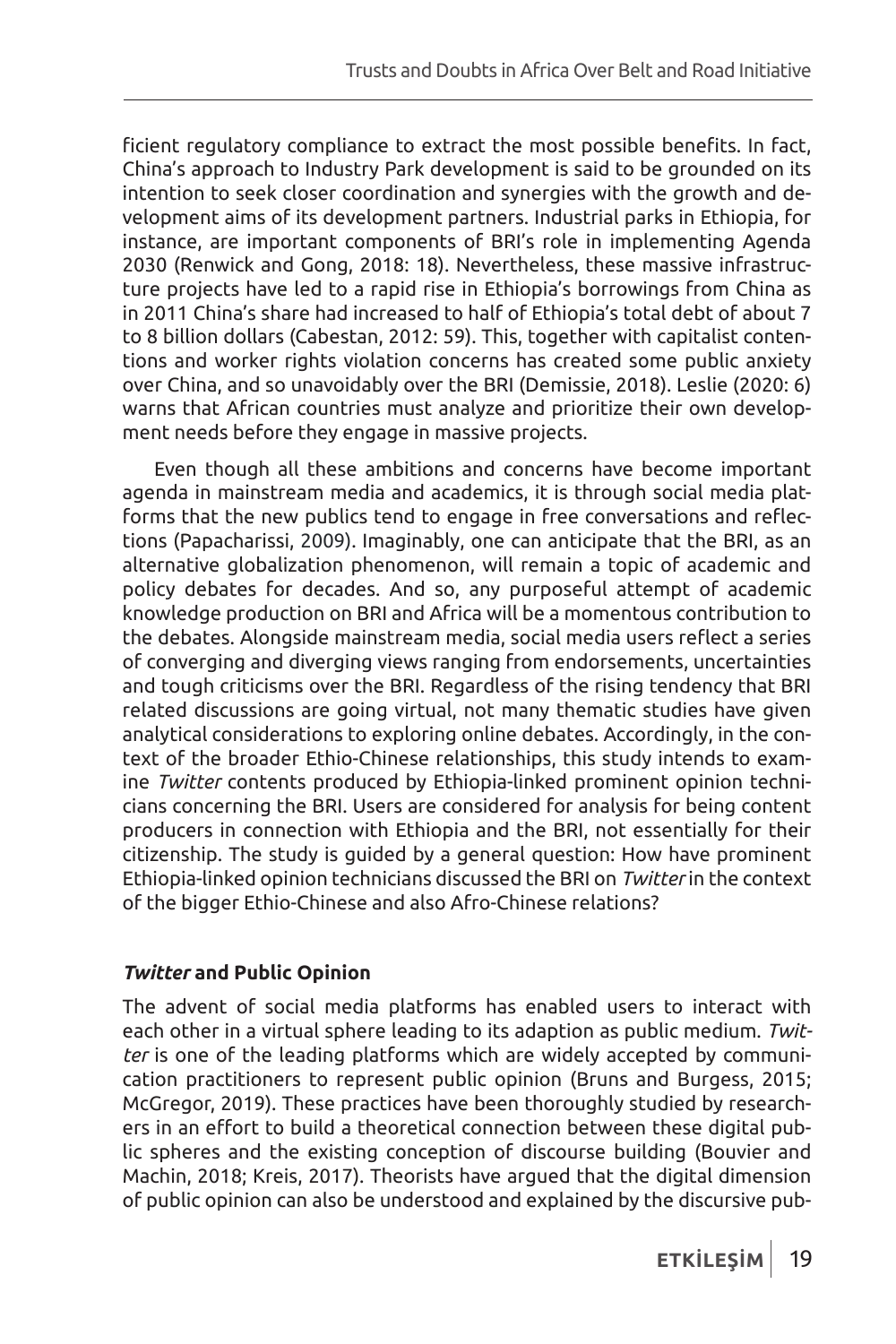lic opinion (Bouvier, 2015; Himelboim et al, 2013) which revolves around the key issues of the day in a society (Moy and Bosch, 2013). The process of forming public opinion about a socio-economical issue carries a strong normative imprint and is shaped by the informed members of the society (Gaisbauer et al, 2021). The existing literature confirms that user-generated content from *Twitter* can also serve as a digital representation of the discursive public opinion to understand how opinion leaders discuss and shape the debate about socio-economic phenomena (Bouvier, 2015; Daniel, 2019; Dyer and Hakkola, 2020; Jun et al, 2022; Kreis, 2017; Zain, 2021; Zain et al, 2020).

## **Methods**

As valuable as mainstream media journalistic contents, User-Generated-Content (UGC) within web 2.0 has already become an important subject of analysis to understand opinions (Hinton and Hjorth, 2013). UGC is becoming both alternative and supportive to mainstream journalism in the sense that prominent users have got chances of alternative consumption, and production, which would assist and even replace the roles of mainstream journalism. And while SNSs transformed the idea of social from spatial social to virtual, in terms of socialization, the online social is used mainly to supplement the offline (Papacharissi, 2009). Irrefutably, SNSs are increasingly becoming influential content distribution channels by a network of relationships (Van den Dam et al, 2008).

The microblogging website, *Twitter*, is growingly recognized for facilitating active and extensive public discourse (McCay-Peet and Quan-Hasse, 2017). However, not all *Twitter* users are of the same interactive status and style. While some prefer to follow those they know personally, others choose celebrities and public figures, news alerts and businesses (Deller, 2011: 218). Deller observes, most common tweets are one-to-many conversations in few statements as status updates, questions, or hashtags intending to be part of a wider discussion topic (2011: 218). Yet, comparable to that of content producers in the context of mainstream media, not all social media users have equal level of acceptance and influence among networks. In this regard, public figures like commentators, academicians, business people, and politicians have become thinkers in solving political problems in society (Bourdieu, 1998; Droit and Ferenczi, 2008). Hence, they tend to qualify as opinion technicians among the public by reflecting a dominant opinion and claiming a significant level of public acceptance. Bourdieu also calls columnists fast thinkers or technicians of opinion. According to Tangün and Parlak, there is a definite relationship between the pen of the columnist and the position of the newspaper where the columnist writes within the media industry and the newspaper's economic, cultural and symbolic capital. A technician of opinion has a certain habitus, which is derived from this *doxa* and has in close contact with the power of fields in any case (2020: 294-295). A technician of opinion frames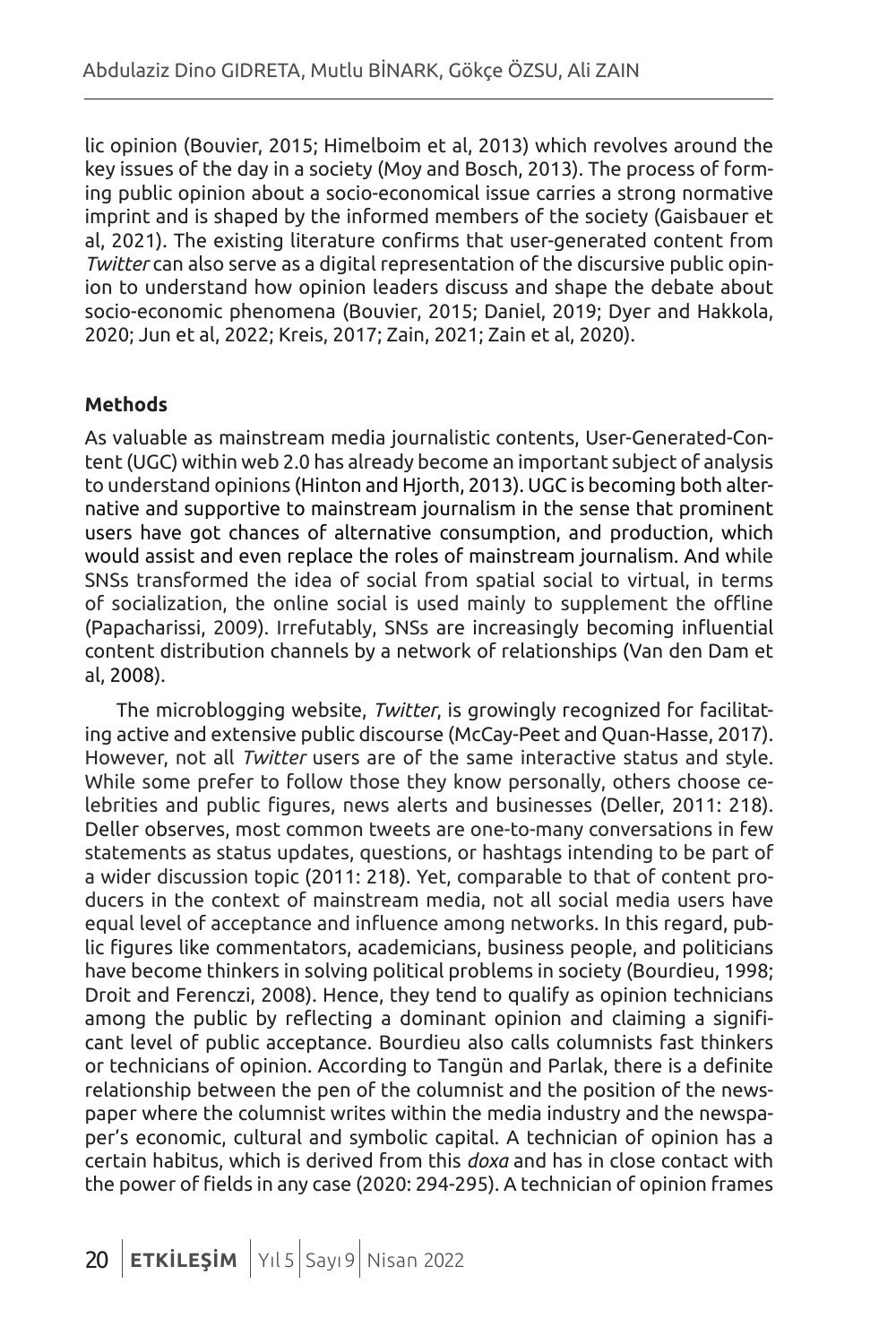an opinion on a certain subject in a certain way and explains it ideologically. Thus, s/he serves the production of symbolic power. A technician of opinion at *Twittersphere* similarly reproduces and disseminates a certain symbolic power throughout the discursive practices.

To express dominant points of view in a society these opinion technicians are likely to construct a series of opinions by priming and framing. On that basis, this article predominantly relies on the analysis of opinions shared by technicians of opinion on *Twitter* with the assumption that they are representatives of dominant public discourse about the BRI (Zain et al, 2020: 12).

Thematic content analysis has been applied as proclaimed by Krippendorff as "a research technique for making replicable and valid inferences from data to their context" (1989: 403). At first, *Twitter* users are selected and filtered mainly as directed by hashtags and keywords related to BRI 2019 Forum. The guiding hashtags included #BRI2019, #Ethiopia #BRI, Belt and Road Initiative and #BRIForum. Afterwards, selected accounts are categorized as journalists, media outlets, diplomats, think-tanks, international relations or business experts and trade outlets. Python programming language is used to extract tweets through *Twitter* Application Program Interface (API) which extracts data using parameters like consumer key, consumer secret, access token and access\_token\_secret and provides important contents like usernames, account names, tweet IDs, number of retweets and likes, URLs and multimedia contents shared in the tweet and location (Zain 2020: 12). The period of the content included in the analysis is limited to 24 – 28 April 2019, from the eve to the day after the Second BRI Forum.

The qualitative analysis was carried out by *NVivo* software after additional cleansing is undertaken in *Microsoft Excel*. A list of accounts is identified and placed in respective categories based on their public profile to assess available interests and to understand the significance of their discourse practices. All 176 discursive contents from 37 opinion technicians have been subject to analysis and thematic discussion. On these bases, as major points of analysis, 34 sub-themes are identified under six main themes. For thematic discussion, each of the six themes is labelled as positive or negative in terms of their supportive or critical sentiments toward the BRI.

Frequency analysis of discursive texts reveals the nature and extent of dominant rhetoric practices and techniques adopted by opinion technicians. The most frequently used hashtags are #china #ethiopia #beltandroad #bri #kenya #beautifyingsheger #brf2019 and #focac. Whereas @fanatelevision @hmryder and @undpasiapac are the most stated usernames. The six dominant themes are the *Chinese dream of mutual cooperation, socio-economic development, opportunities for investment and growth, maritime silk road as more than a mere economic corridor, nature of projects and Chinese debt trap*. The top keywords include loans, debt, china, cooperation, ethiopia, framework, infrastructure development, grants, power, sustainability, trap, bri, jinping, af-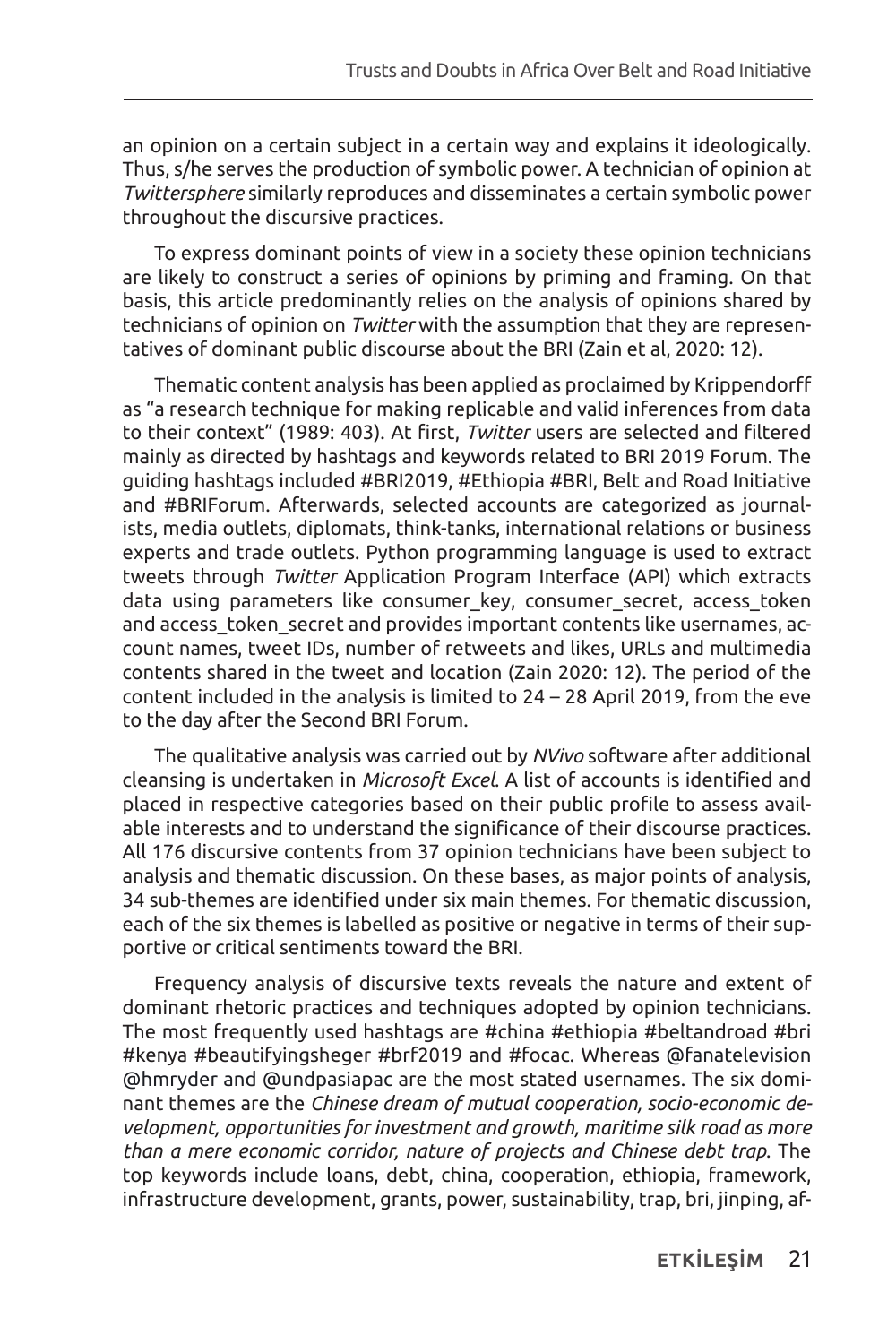rican, beijing, lending, narrative, politics, relief, smart financing, agreements, aid concerns and electric generation. Yet generally, as it is limited to contents produced by selected users over a limited period, this work does not claim to be illustrative of the entire *Twitter* discourse over the BRI 2019 Forum in the Ethiopian *Twittersphere*.

#### **Discussion of Findings**

#### **The Chinese dream of mutual cooperation**

The basis for China's frequent claim for "mutual cooperation with Africa" seems bearable in the context that it has formerly backed anti-colonial struggles and independence movements in Africa, and in return, several African nations offered political support to China. In 1971, China reclaimed its UN seat with the help of 26 votes from African countries which Mao Zedong described as "We were brought back into the UN by our black African friends" (Anshan, 2007: 78). China has then supported African candidates for the UN Secretary-General position and better representation of Africa. Zhang, et al (2016: 17-18) also points out, China's major official media discourses and interviews with Chinese officials disclose the disposition that China wants its engagement in Africa to be seen as mutually beneficial, rather than asymmetric.

As time goes, however, Chinese frequent articulation of "mutual cooperation" seems indifferent from any other global powers' language of entry to Africa. Chinese aid and investment in Africa is rhetorically framed as "win-win" under the auspices of South-South Cooperation (Hackenesch, 2013: 12; Ursu and Van Den Berg, 2018: 3; Thussu, 2018: 118). No matter how collaborations would be based on agreements, political languages of mutual benefit do not unveil who benefits how much or how less. In that view, Thussu (2018: 118) indicates, BRI has intended to promote Chinese political and economic interests in strategically important regions, as an alternative to US-dominated security and economic infrastructure that has shaped the post-WWII world. Zain (2020) points out that BRI is driven by China's concerns about the security of trading routes. Given that, BRI has two securitization centers inherent in the Maritime Silk Road, Gwadar Port in the Indian Ocean shore of Pakistan and Djibouti in the Horn of Africa (Li 2019).

There are remarks that the relationship between Ethiopia and China has never been balanced obviously because China holds more bargaining power and can therefore exert political leverage over Ethiopian elites (Ursu and Van Den Berg, 2018: 8). Truly, Ursu and Van Den Berg asserts, "Chinese engagement tends to be elite-centered, and often works directly with the leadership of authoritarian regimes while neglecting the wider population" (2018: 8). Hence, questions arise whether most of the benefits on the Ethiopian side are going to elites, to the disadvantage of laborers (2018: 8).

Nonetheless, China has assertively wanted its gate to Ethiopia to be taken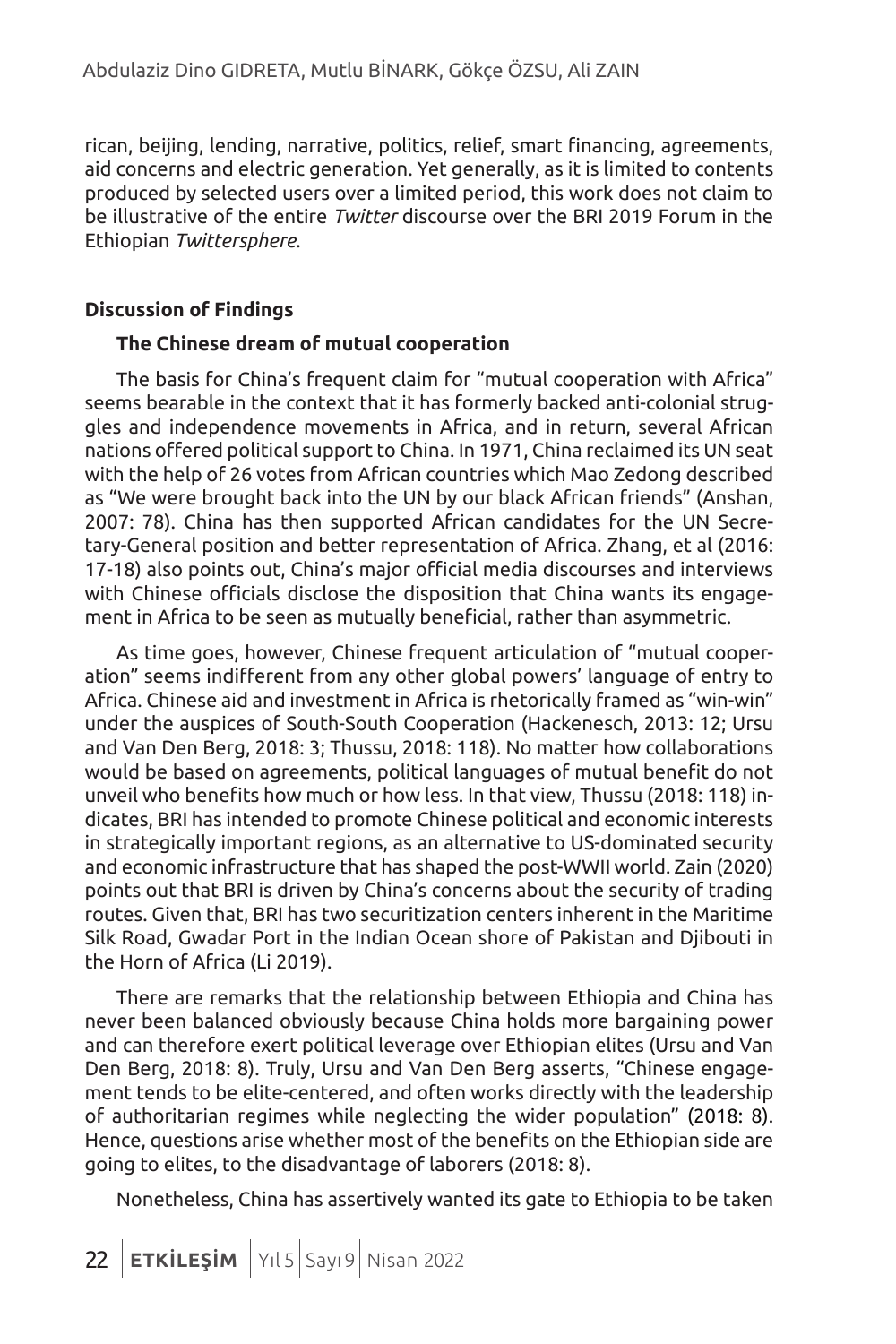as 'mutual cooperation' which would correspond to what Anshan notes as China's attempt of establishing a spirit of "developing together" (2007: 72). From rhetoric practices of target opinion technicians under analysis, there emerge discursive signposts emphasizing that the BRI comes to conform to this Chinese idea of mutual cooperation. This can be assumed from prominently recurring choices of expressions like cooperation, year cooperation plan, technical cooperation and development cooperation framework.

*Endorsing Chinese technical cooperation to Ethiopia*: Following preliminary cooperation milestones, subsequent meetings get arranged under the name 'technical cooperation' in the sense that they are sessions during the implementation stages of agreements. In this regard, BRI Forums function as meeting occasions for side dialogues and further agreements. The *Twitter* discourse of Ethio-Chinese relations can be identified inclining to indorsing Chinese technical cooperation efforts toward Ethiopia, mainly involving its financing of infrastructures in Ethiopia, as signified by recurring terminologies like grants, funding or sponsorship. "#China sign agreements at #BeltandRoad Forum on: 1. Financing #BeautifyingSheger riverbank project 2. Grants for technical cooperation 3. Grants for food aid 4. #BRI 5-year cooperation plan 5. Operationalizing #FOCAC cooperation (CAB 25.04.2019)".

*Ethiopia's ambition in further Chinese investment*: It can be detected from texts subject to analysis that the notion of cooperation has also been utilized to imply mutual willingness and efforts, with some tone of direction that Ethiopia pleads for Chinese further investment. "PM DrAbiy Ahmed in Hangzhou also met with Mr Che Jun, Provincial leader of Zhejiang and exchanged views on cooperation b/n Ethiopia and the Province asked for more investment from the Province. The Province is sister province of the SNNPRS #ኢትዮጵያ(T-TC 25.04.2019)".

"*The Mutual" as emphasized by Ethiopia as well*: After Ethio-Chinese relations passed initial stages at the commencement of the new millennium, a series of annual events was sustained in the umbrella of summits, conferences and visits. Most of these events embrace the flagship of both or either of the two evident terms, mutual and cooperation. Although this happens to be emphasized mostly by the Chinese side, there emerge recurring hashtags and interactions that imply Ethiopia also stressed the idea of mutual interest. "Prime Minister Dr. Abiy today met with President Xi Jinping and with his Chinese counterpart and reiterated their commitment to further enhance the existing strategic partnership and stated that the relationship is based on mutual respect, trust, interest and equality (TTC 24.04.2019)".

*BRI as development connectivity framework*: Ever since China has come to Africa, it has become a default predisposition that both sides emphasize the need for African development under certain development cooperation frameworks. Like most Chinese policies and practices towards Africa, the discourse on BRI itself comes to affirm it as a development cooperation framework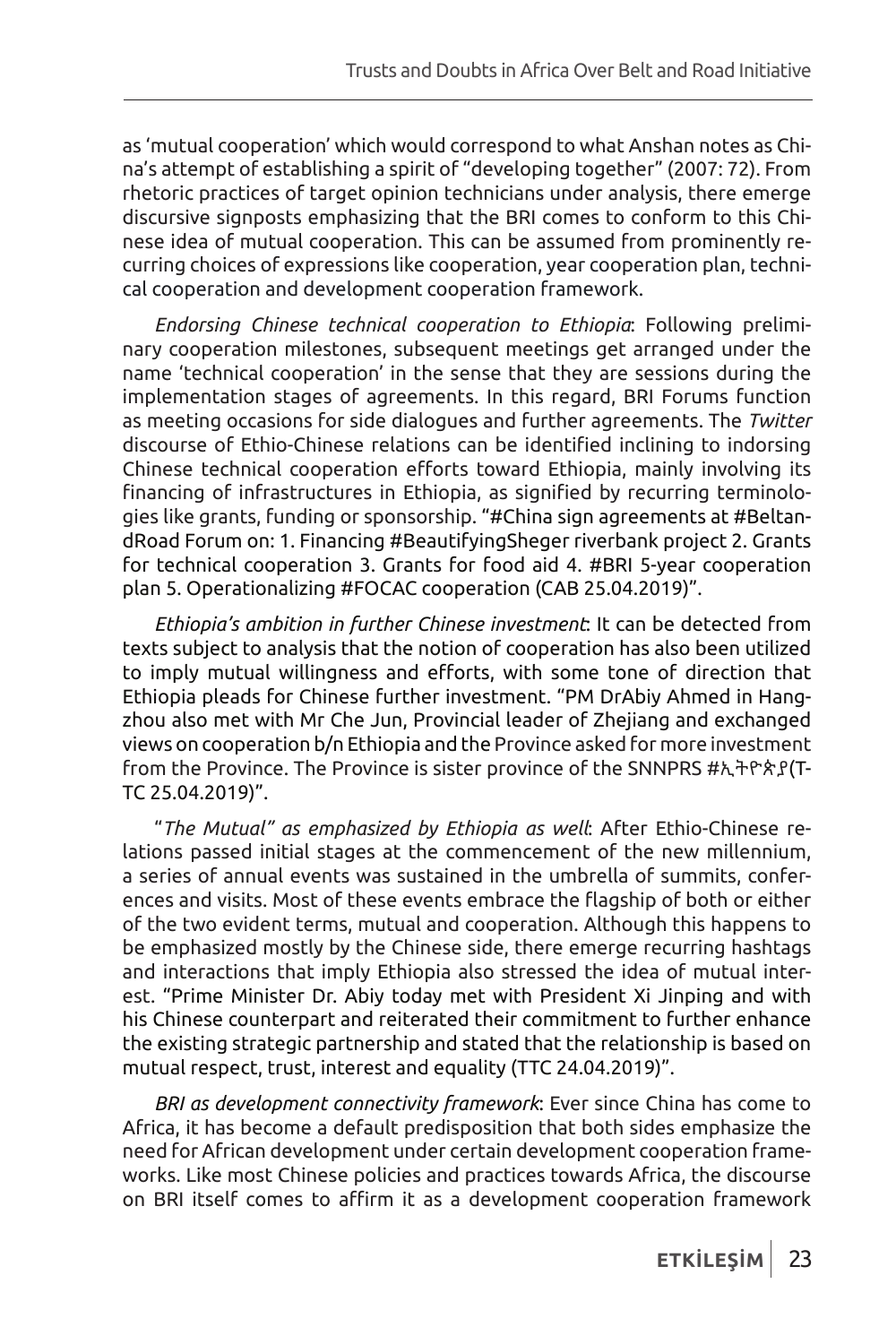with a further role of deepening connections. "RT @UNDPasiapac: What is the #BeltandRoad? The #BRI is an economic and development cooperation framework that aims to increase connectivity (UC 25.04.2019)".

No matter how contents under analysis echo typical account of cooperation familiar in contemporary foreign relations practice, this Chinese dream of cooperation has never been immune from suspicions and assumptions as being more of a Chinese strategic notion and a gateway into the heart of African governments and public.

#### **Socio-economic development**

It became obvious that China won extensive recognition from the African side as a unique substitute for the politically colonial inclination of Western cooperation trends in the aftermath of colonization. Thus, contrasting that of African relations with the West, the discourse on Afro-Chinese partnerships has long emphasized more on socio-economic development and less on intense politics, generally putting aside the contentious political economy. In the analysis of the discourses of the target opinion technicians during the 2019 BRI Forum, this notion of socio-economic development becomes recurrent as characterized by several expressive preferences like sustainability, sustainable methods, debt sustainability framework, interest-free loans, development, high-quality development, development plan, development cooperation framework, democratic development, countries loans, and Chinese loans. For a better comprehension, this can be elucidated in clusters as quality development, sustainability and loan.

*Quality-development in the frontline*: As much as China's emergence and active engagement is appreciated, qualities of Chinese constructed infrastructures in African countries have been under constant blame. Similarly, Chinese goods in African markets complained of low quality while there also exist attempts to show that often better and cheaper than local products (Anshan 2007: 82). With a consequent emphasis on improving the quality of its development works, China seems responsive to these concerns. And as BRI has been introduced as a giant Chinese initiative to catalyze socio-economic change among participating countries it is articulated as a unique development plan intended to bring high-quality development. This is also distinguishable within the contents of opinion technicians under analysis. Xi Jinping's 2019 BRI summit address emphasized the need to focus on 'high quality' infrastructure as he urged for the promotion of high-quality development (EO 26.04.2019). "RT @PDChina: Chinese President Xi Jinping on Saturday called for joint efforts of all parties to promote high-quality development … (CTW 28.04.2019)".

*Sustainability in the frontline*: There has been a great emphasis on the need for sustainability of Ethio-Chinese development partnerships as revealed by the renewal of agreements. In that sense, the BRI can be recognized to be the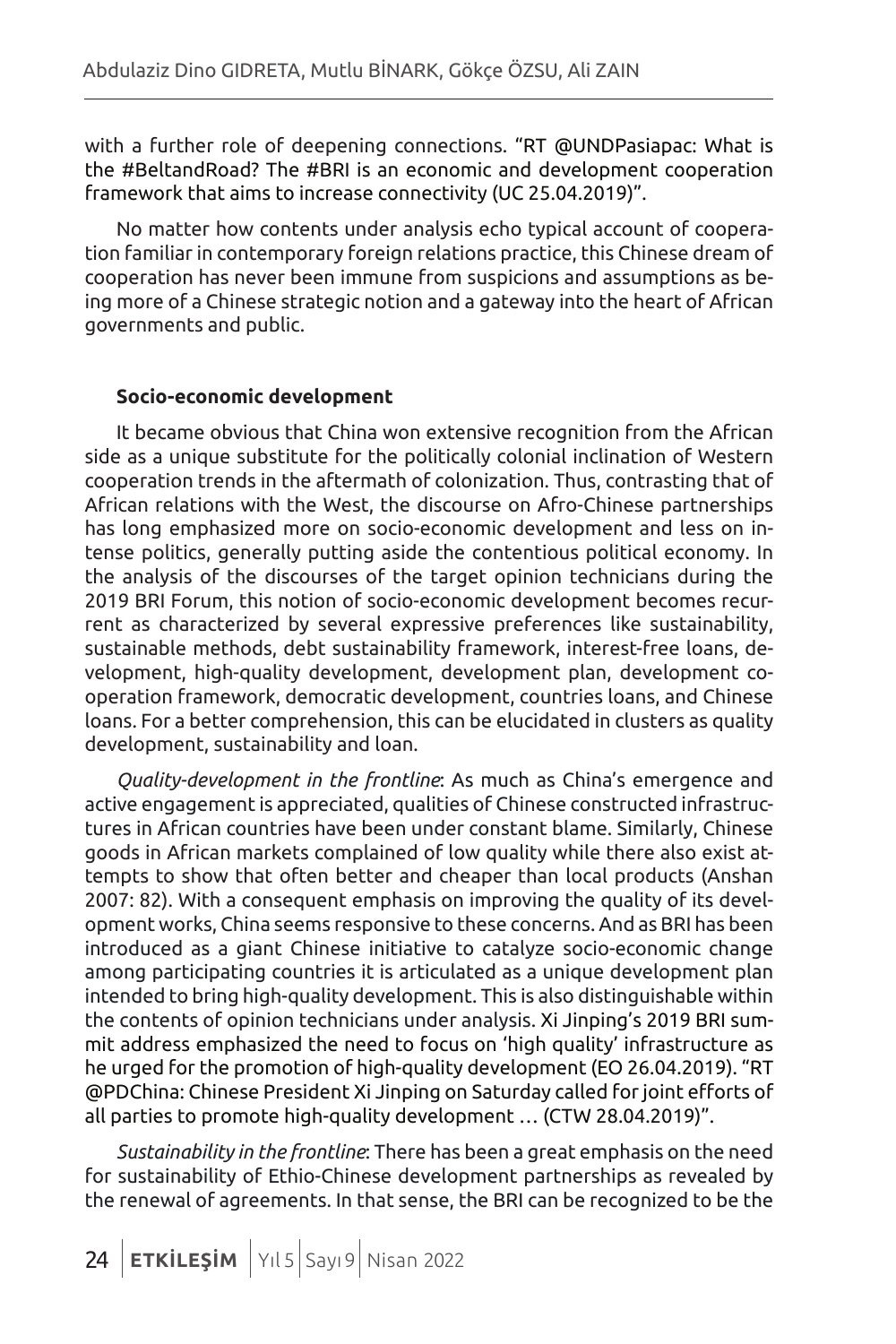most durable project ever to assure sustainability of socio-economic integrations. While this is a weight by target contents under analysis, there exist opinions about the lack of sustainability of some Chinese projects. "#China's Belt and Road Initiative is getting a makeover to tone down government rhetoric and tighten oversight, after allegations of corruption and a lack of sustainability dogged some of its highest-profile projects (KM 24.04.2019)".

*Development loans in the frontline*: China is alarmed by existing concerns and critics about its alleged intentions of putting the nations in debt into its tactical cave of uncompromising their alternative foreign relations. As said, the objective of the Chinese DSF is to support the efforts of low-income indebted countries in achieving development goals (Anshan, 2007: 74). "China seems determined to counter the debt trap narrative. Beijing announces a debt sustainability framework at the BRI conference and offers some debt relief -- as it just did for #Ethiopia. It may be politics, but it is a smart move nonetheless (JD 26.04.2019)".

The rhetorical emphasis on DSF and interest-free loans would imply the advent of the BRI as stimulating energy for Africa's development. In this case, African nations attain the benefit of Chinese loans as a chance to attain substantial infrastructural development based on a would–be-paid credit. "@hmryder's four takeaways from Xi Jinping's #BeltandRoad summit address: … 3) More transparency and new debt sustainability framework… (EO 26.04.2019)".

Nevertheless, a Chinese loan would also be read as a potential pretext for China to claim a part of indebted nations' natural resources in cases of debt delays or failures. Demissie (2018) fears unless countries in Africa maintain long-term approaches the BRI could become a one-way path with China deciding upon development trajectories on Africa.

### **Opportunities of investment and growth**

Part of several African nations' growth is assisted and still predestined by FDIs even though the growingly intricate politics of FDIs went alongside. In this sense, the BRI could be taken both as an investment itself and facilitator of investment outcomes in between China and African nations.

*Chinese investment in Ethiopia goes back to China as a trade item*: Ethio-Chinese relations have begun, and are mainly associated, with investments and trades. This become one of *Twitter* interaction affairs among prominent Ethiopian opinion technicians. "Ethiopia signed a 1.8 billion USD investment agreement with State Grid of China to provide power to the 16 Industrial Parks (Teshome Toga chanaka@TToga9, 24.04.2019)". "#Ethiopia inks deal to boost #coffee export to #China-MoU signed between Ethiopia's Ministry of Innovation and Technology under @DrGetahun and China Council for the Pro-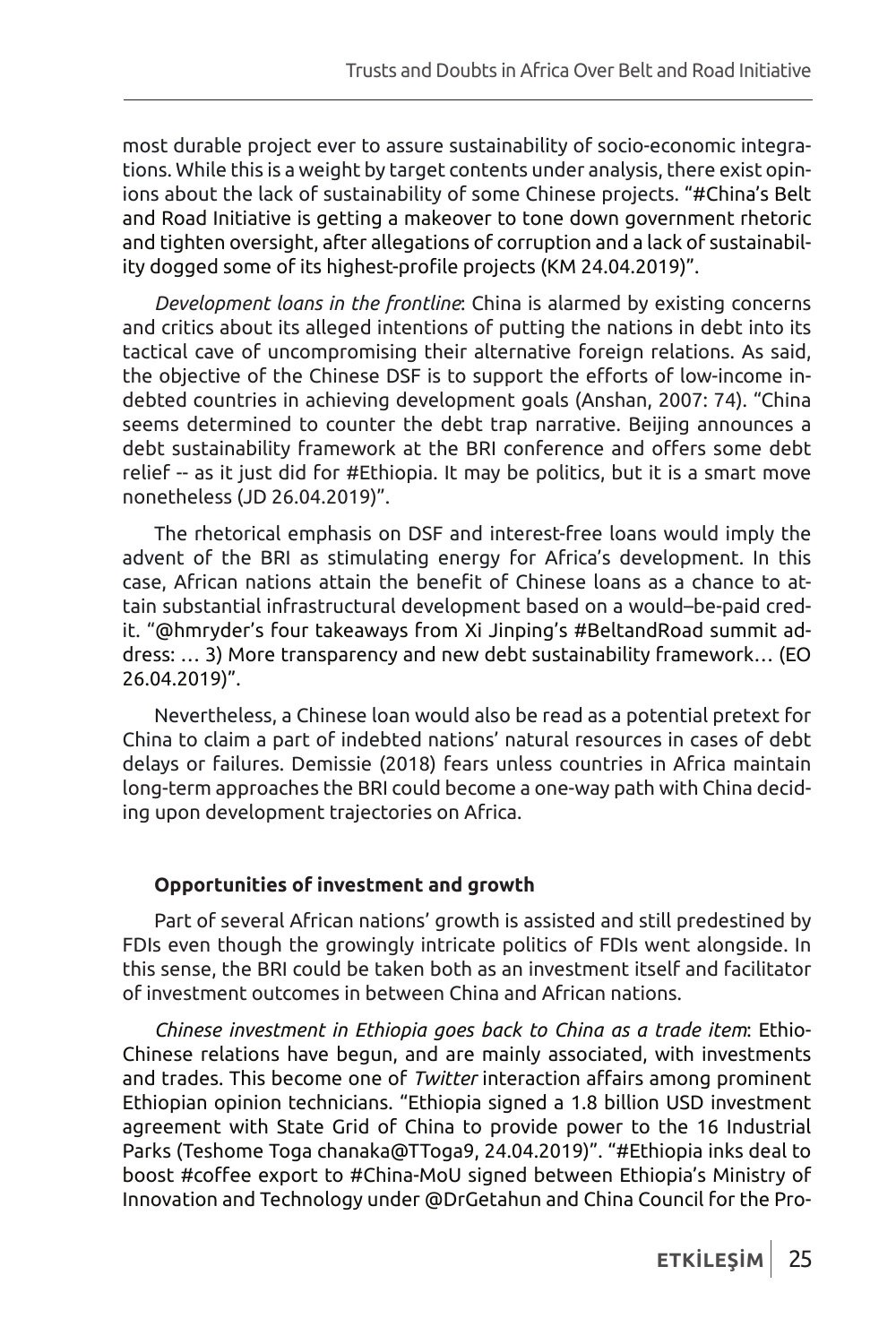#### motion of International Trade #CCPIT (CAB 24.04.2019)".

*China as presenter of its model of technology for development and development of technology*: Any investment and infrastructural development will have a default consequence of improving Africa's technology consumption and overall operational capability. China claims to present its model of technology of development, and development of technology, to Africa. In this regard, Ethiopia has often been regarded as following a development path similar to that of China (Ursu and Van Den Berg 2018: 2). This general notion can be identified in opinion technicians' discursive emphasis on technology standards and the Chinese model of it". @Bhess 4/ While I'm a bit skeptical of that, it nonetheless reveals growing confidence that the Chinese model of technology standards and governance is gaining momentum as you and the NYT have pointed out (EO 25.04.2019)". Opinions also accentuate Chinese efforts in extending its model of cyber security to the global ranges. "@ Bhess 3/ I was at a conference last year where several Chinese technology experts spoke glowingly of how GDPR in the EU was part of this trend and that Europeans were inspired by China's cyber governance standards (EO 25.04.2019)". In that view, Ethiopia would be among noticeable African countries to get the chance of consuming development technologies to be conveyed both in the course of the BRI and in the aftermath.

*Chinese debt as defied by Africans, and China's responsiveness*: The politics of Chinese debt is growingly getting attention by African critics who seem to be very much concerned about Chinese abruptly massive immersion into Africa. "Anti-debt populism has a powerful thrust of Sino-phobia, preferring an #Africa that deals exclusively with its traditional partners in the West. -- @ profkagwanja (EO, 28.04.2019)". Perhaps cautioned by growing accusations that China maintained a calculated debt trap over-indebted African nations, *Twitter* discourse signposts China's considerable inclination toward easing debts. "More great data from @SaisCari who published a series of very informative charts on Chinese lending to #BeltandRoad signatories. Despite concerns over mounting African debt due to infrastructure loans, CN's overall lending is down from its highs in 2014 (EO 25.04.2019)".

#### **Maritime Silk Road as more than a mere economic corridor**

*BRI as a wide-ranging development cooperation framework*: There is a common assertion that BRI has started as a typical economic corridor connecting many trades and industry centers (Thussu, 2018: 117). However, it has later revealed itself as a comprehensive development agenda. "… The #BRI is an economic and development cooperation framework that aims to increase connectivity (UC 25.04.2019)".

*An alternative globalization scheme*: In fact, developing literature and opinions as well widely consider this giant initiative as an extending idea de-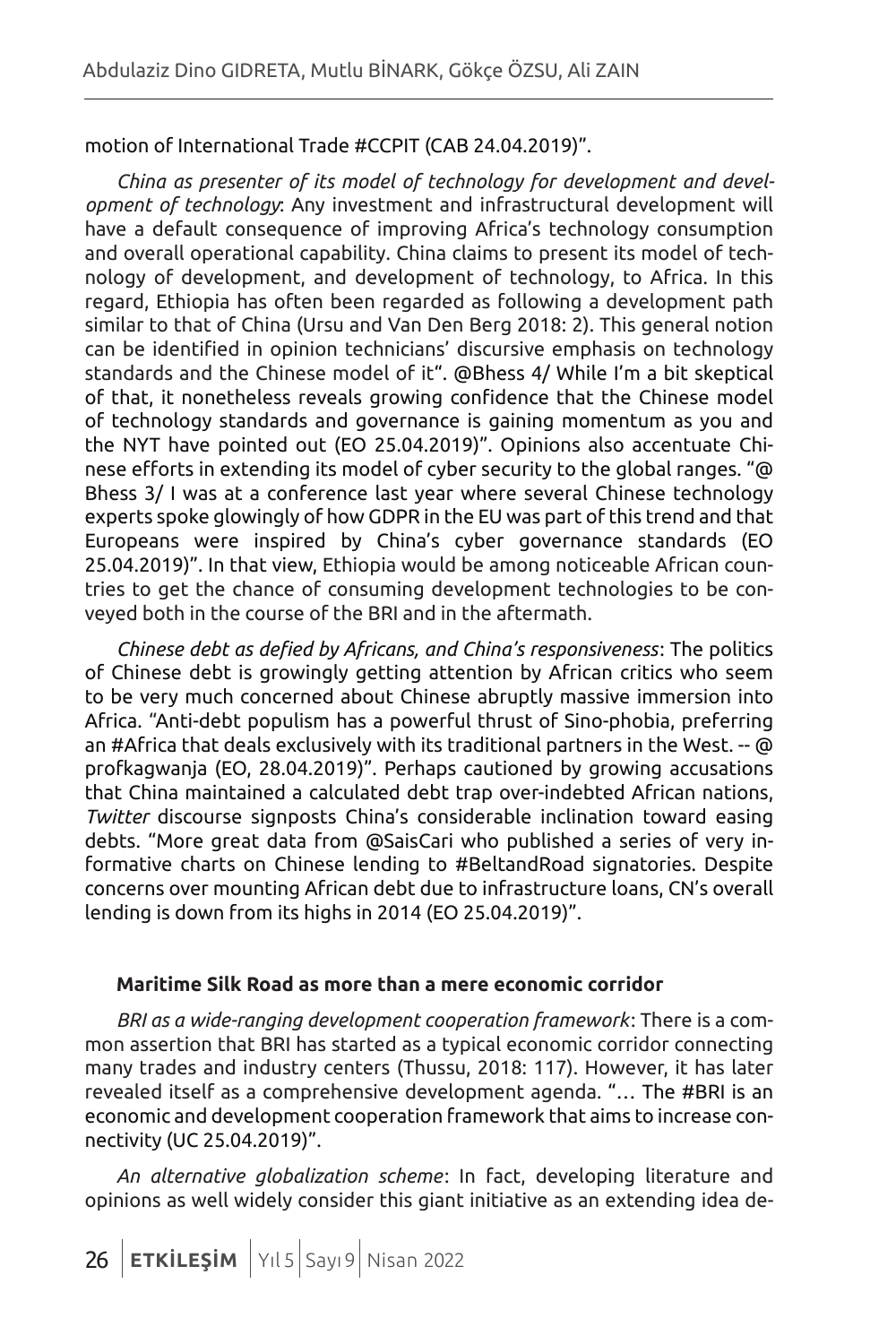veloped mainly to catalyze the "Chinese dream of alternative globalization". This would complement with remarks that China sought Africa as an ally in its struggles against imperialism and hegemony (Anshan, 2007: 73). Analysis of remarks from selected opinion technicians indicates a prevailing designation of BRI as the Chinese version of socio-political globalization beyond its mere economic functions. "#African Leaders are likely to carefully scrutinize the costs and benefits of Chinese loans; some may be poor, but that doesn't make them unaware or unsavvy. #China's #BRI isn't debt trap diplomacy: It's just globalization with Chinese characteristics' (MaledaBisrat @MaledaBisrat, 27.04.2019)". "#cgtn published my article on eve of BeltRoadForum. China's #BeltandRoad Aids #Africa #Growth in New #Globalization/Africa and the World (LF 24.04.2019)".

## **Nature of projects**

A significant part of the discourse on BRI and Ethiopia can be identified by rhetoric articulation on the nature of various Chinese projects in Africa. In this regard, Chinese involvement and provision of loans for power generation projects have gained extensive narrative consideration. The varieties of BRI-associated projects can be identified in *Twitter* opinion technicians' emphasis on tangible features and indications like standard gauge railway, world power, state power, stable power generation, power cities, and electric power transmission.

*BRI as infrastructural development initiative*: BRI has gained interpretative importance as an infrastructural development initiative mainly involving railways and bridges connecting major industrial centers like industrial parks in Ethiopia. "The top 5 #BeltandRoad projects in #Africa according to @cgtnafrica:1) #Kenya: Standard Gauge Railway 2) #Mozambique: Maputo Bay Bridge 3) #Ethiopia: Hwassa Industrial Park 4) #Egypt: the "Iconic Tower" 5) #Senegal: National wrestling arena (EO 26.04.2019)". "RT- @PMEthiopia-PM Abiy Ahmed met with the leadership of the China Railway Construction Corporation (CRCC) in Beijing, on the margins of the BRForum. CRCC's projects include connecting Ethiopia and Djibouti through the railway project (CAB 24.04.2019)".

*Chinese desire for power generation and transmission in Ethiopia*: Ethiopia is attractive to Chinese companies, not only for the inexpensive labor as cheap as a quarter of the labor in China but also because electricity costs are among the cheapest in the world, both significantly reducing production costs (Ursu and Van Den Berg, 2018: 7). In contrast, opinions embark on Chinese companies' complaints about lack of transportation and stable power in Ethiopia. "@AsthanaRoli @Lindy\_Cameron @JaneEdm\_DFID @Siderop @lindacalab @ rglenner 2/ Chinese companies in Ethiopia have been complaining about increased tax rates, poor transportation infrastructure makes the cost of connecting with suppliers more expensive and the lack of stable power genera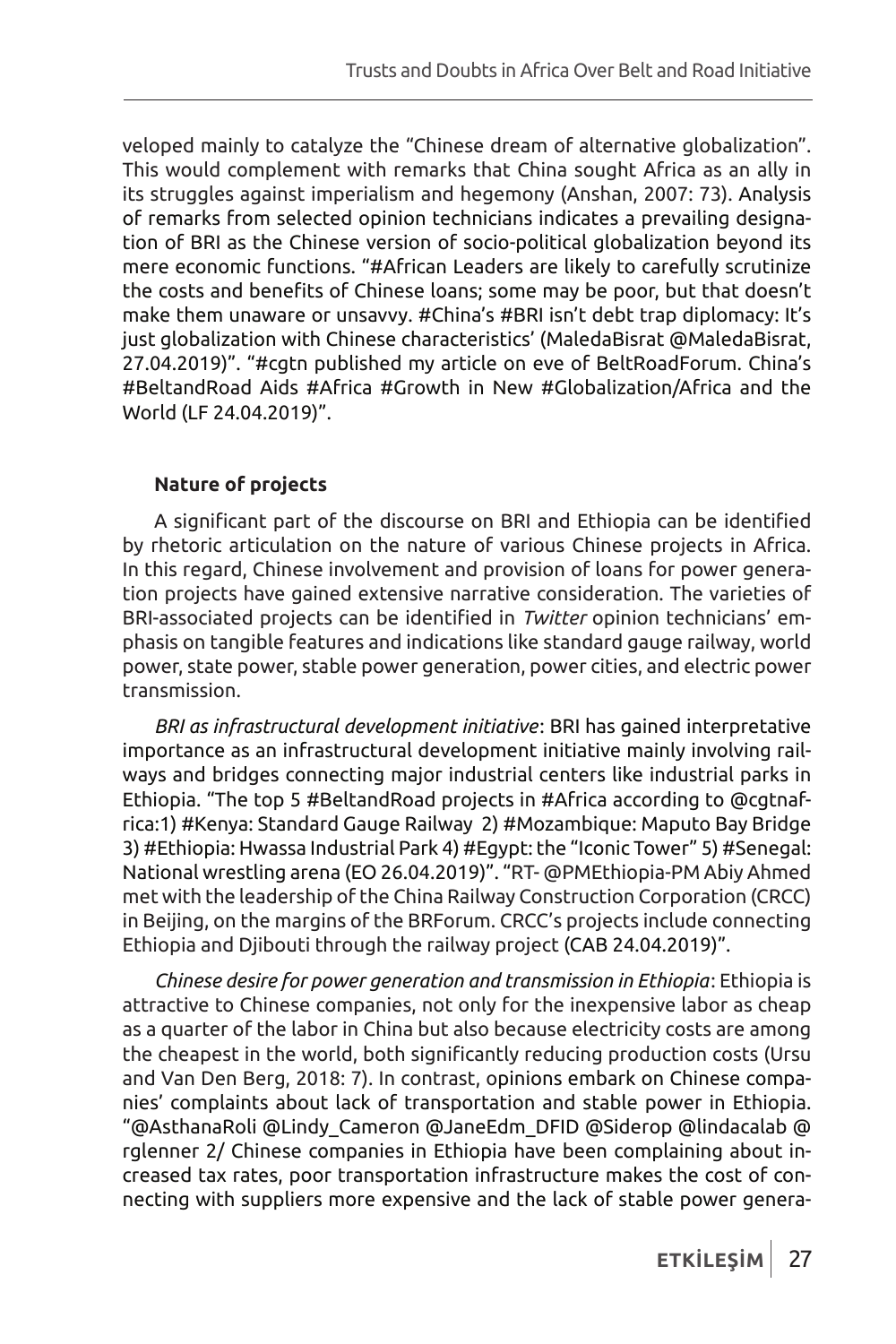tion in many regions can also have an impact on costs (EO 25.04.2019)".

There are consequential sentiments indicating ongoing agreements and frameworks to solve the issue of electric power transmission in Ethiopia. 'Ethiopia, China Sign \$1.8bln Investment Agreement Ethiopia and China have signed a \$1.8 billion investment agreement which covers the provision of electric power transmission and distribution lines (EEU 24.04.2019)'. Regrettably, however, contents signify that this issue of electricity in Africa is a yet to be lived experience. "@laurimyllyvirta 3/ But it's my understanding from several experts in African electrification issues that cleaner, more environmentally sustainable methods of electric generation are not yet at a price point where they can power cities like Kinshasa (12m people) or Lagos (21m people)… (EO 25.04.2019)".

*BRI is signifying China as a new global power*: Recurrent narratives toward the BRI also designate that it revealed Chinese emergence as a new global power. "Spanish foreign minister says, BRI reflects the reality that China is a world power (BRA 26.04.2019)". Yet, there arise some narratives with a slight tone of warning the people of China not to be keen on China being a world power. "@mywang999 Moreover, it's critical for Chinese people and other stakeholders to understand the negative reactions to this kind of thinking because, for the most part, they are largely ignorant about how this interpretation of state power is perceived by others around the world (EO 25.04.2019)".

*BRI as tied in with loans and debt sustainability frameworks*: Several African countries had the opportunity to get BRI linked loans from Chinese government banks. Many of them however are failing to stick to debt return deadlines for various challenges which the Chinese government come to be considerate about through a distinct DSF. "China seems determined to counter the debt trap narrative. Beijing announces a debt sustainability framework at the BRI conference and offers some debt relief -- as it just did for #Ethiopia. It may be politics, but it is a smart move nonetheless (JD 26.04.2019)". And evidently, the framework does not come as a uniform scheme for all contexts. "AS received correction that #China's pledge to write off Ethiopia's debt is related only to an interest-free loan, and not "interest on all loans", as was initially reported by @fanatelevision (AD 25.04.2019)".

This indication that China has given weight to power generation would lead to the implication that BRI could be intending to accelerate transportation of end-products of African hydroelectric power or electricity itself to meet Chinese future power needs. Seemingly, Chinese DSF interventions such as interest-free loans and loan write-offs come as a consequence of growing pressure from African opinion makers.

#### **Chinese debt trap**

China uses three main instruments to enhance financial engagements with other states: grants, interest-free loans and concessional loans (Ursu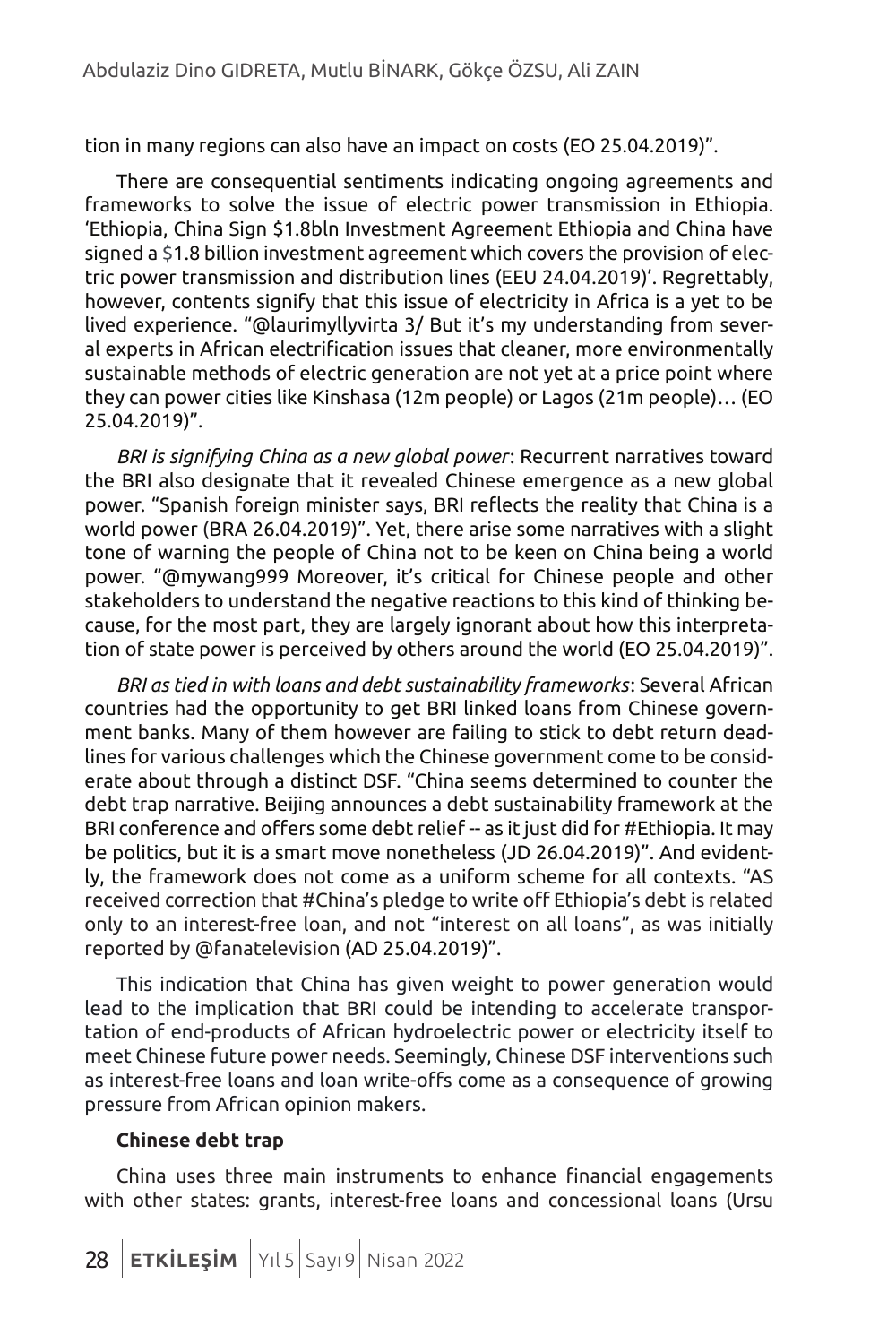and Van Den Berg, 2018: 4). China's promises for loans to African countries has happened almost as early as its entrance to Africa. This meant a lot to several nations that would not otherwise have a chance to run infrastructural development projects by existing local capacity. On the other hand, there emerged discourses of concern that, first of all, the Chinese debt would be or has already become a regulatory trap to some African countries, in the sense that these countries' foreign relations get imprisoned under the indirect control of China. Secondly, Chinese contractors must be awarded infrastructure contracts financed by their loan and executed until full completion (Ursu and Van Den Berg, 2018: 5). Third, China uses loans as legal and moral excuses for the manipulation of natural resources of respective countries in debt. Debtor countries use their natural resources as collateral to access Chinese loans for investment. In the analysis of the discourses of African opinion technicians, the debt concern has been expressed by a range of terminologies like the Chinese debt trap and predator loans.

*The importance of scrutinizing the costs and benefits of Chinese loans*: Contents of opinion technicians subject to analysis tend to warn African leaders to be mindful of involving in the BRI. "#African Leaders 'are likely to carefully scrutinize the costs and benefits of Chinese loans; some may be poor, but that doesn't make them unaware or unsavvy. #China's #BRI isn't debt trap diplomacy: It's just globalization with Chinese characteristics' (MB 27.04.2019)".

*Chinese seemingly considerate reaction to its debt trends criticisms*: Again one can observe from the analysis of *Twitter* contents that the Chinese government has anyhow preferred to positively respond to criticisms over its debt trends in Africa. "China seems determined to counter the debt trap narrative. Beijing announces a debt sustainability framework at the BRI conference and offers some debt relief -- as it just did for #Ethiopia. It may be politics, but it is a smart move nonetheless (JD 26.04.2019)". Seemingly on behalf of less manipulative prospects, opinions happen to cheer a declining tendency of Chinese lending. "More great data from @SaisCari who published a series of very informative charts on Chinese lending to #BeltandRoad signatories. Despite concerns over mounting African debt due to infrastructure loans, CN's overall lending is down from its highs in 2014 (EO 25.04.2019)".

### **Conclusion**

No matter how tough restrictions would be, it can still be irrefutable that the new media has empowered a relatively free exchange of thoughts and research over interactions and opinions in social media has now become quite relevant. In Ethiopia, citizens and Ethiopia-associated foreign nationals have long enjoyed *Twitter* for criticism of undertakings including foreign relations and foreign direct investments to a level mainstream media have not granted. In terms of foreign relations, perhaps, Ethio-Chinese friendship has been one of the most intensive South-to-South relations ever recognized in the new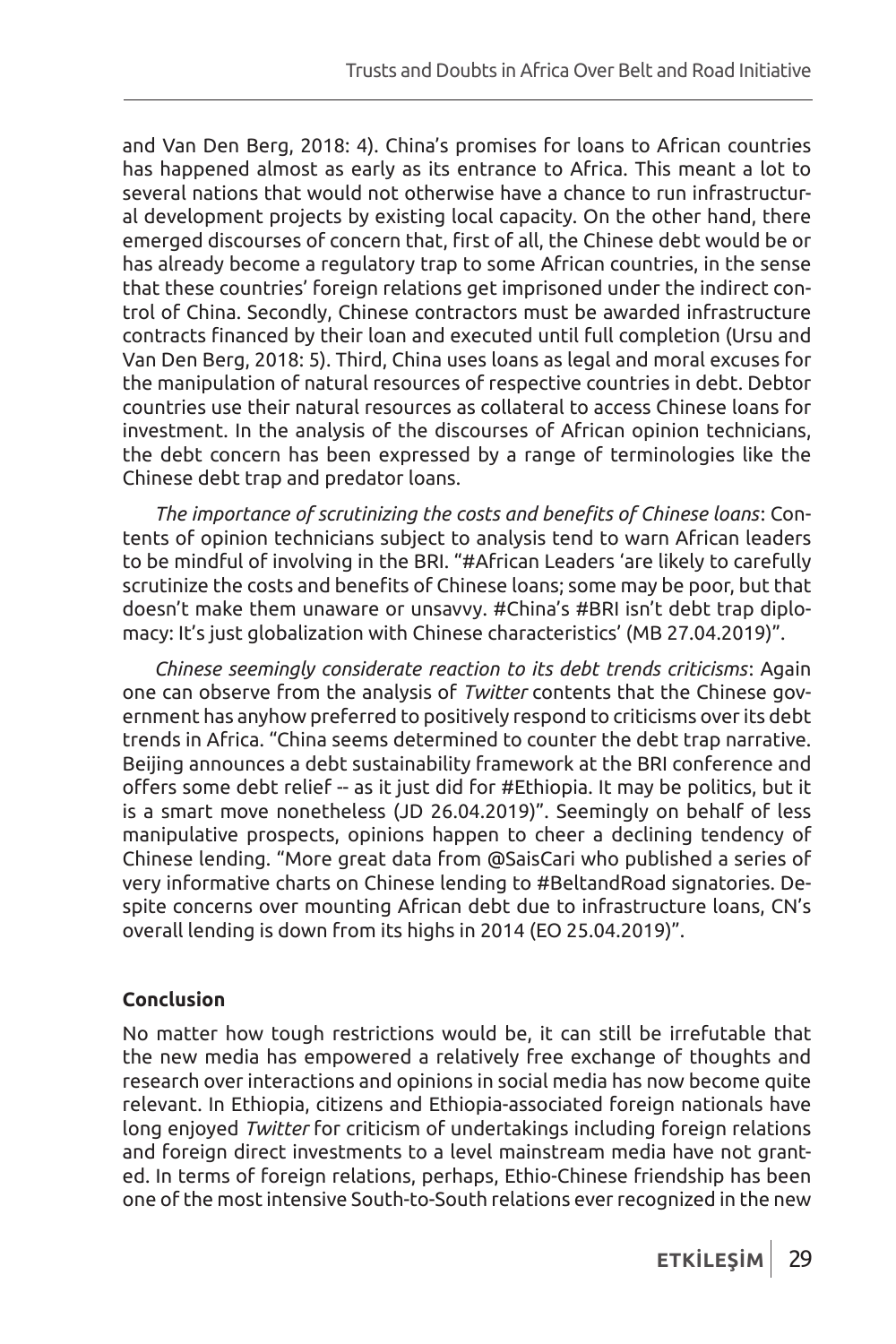millennium. While this is comprehensible within the context of the broader Afro-China relationships, the last two decades have shown substantial achievements in manifold partnerships between Ethiopia and China. Relations resulted in the consideration of Ethiopia as HOA's crosslink of the BRI. So, ongoing Chinese infrastructure undertakings in Ethiopia in the region have already been projected to play crucial roles as China's gateway into Africa. While communication about this subject has been facilitated largely by mainstream media, in recent years, the new media has come to be a vital platform for the exchange of information and opinions; and content produced by social media opinion technicians has become a vital subject of analysis as evident in the context of opinions over the BRI. The BRI has captured the attention of social media opinion technicians and analysis of related *Twitter* contents reveals a significant level of participation among journalists, think-tanks, media outlets, diplomats and business experts.

An aggregate content over the BRI and Ethio-Chinese relations signposts the Chinese dream of mutual cooperation characterized by tendencies of endorsing technical cooperation to Ethiopia, and so the BRI as development connectivity framework. The discourse associates the initiative with socio-economic developments designated by quality development, sustainability and loans. Investment and growth desires happen to take discursive prominence as further revealed by inferences that Chinese investment products seem to return to China as trade items, and China presents its model of development to Ethiopia. Contents have displayed the Maritime Silk Road as a wide-ranging development cooperation framework and even a Chinese version of globalization, as an alternative to existing global supremacy engineered and controlled by the West for hegemonic advantages. Ethio-Chinese cooperation projects, including the BRI, by large come out to be infrastructural initiatives revealing Chinese intention of power generation and transmission in Ethiopia. No matter how tied in with extensive loans and debt sustainability frameworks, the BRI has ratified already prevalent opinions over China as an emerging global power. Evidently in the discourse, the issue of the Chinese debt trap remains a significant apprehension by which opinion technicians accentuate the importance of carefully calculating costs and benefits of loans, while to the Chinese side, some considerate steps seem to be taken as a response. Much of the discourse is largely directed to reassertion and promotion of the BRI and Ethio-Chinese relations consistent with dominant official and strategic texts propagated by both nations. Even though contents tend to disclose some degree of concern over the BRI, opinions seem to disregard further possible challenges of BRI and issues of corruption and mismanagement commonly associated with Chinese investments in Ethiopia.

COVID-19 was feared to shake most African countries given Africa's likely vulnerability due to people's closer social distance, relatively fragile health systems, inadequate sanitation and hygiene infrastructure, population mobility and conflicts. An immediate Chinese COVID-19 support to several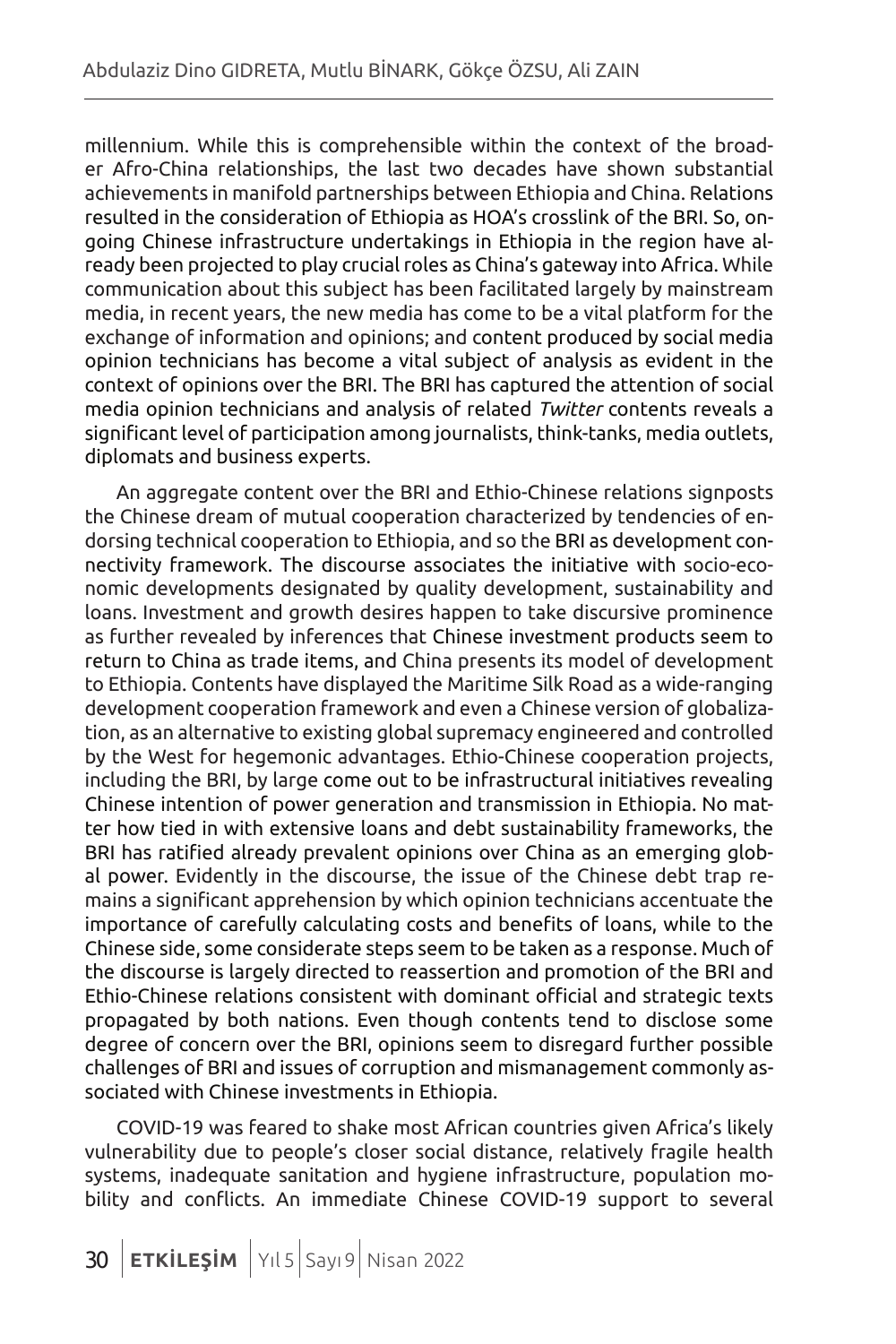African countries revealed Chinese commitment to its relations with Africa in times of global crisis. Ethiopia was given the confidence to disseminate the initial Chinese COVID-19 support financed by the Alibaba Group to several African countries. Later on, Chinese vaccine supports come to tighten up Ethio-Chinese relations as Ethiopia received one of its highest vaccine aids from China. And evidently, the pandemic has highly impacted the BRI mainly revealed by the termination of funding and supply which resulted in an apparent pause in infrastructural construction and so financial diversions to COVID-19 emergencies.

### **References**

- Adem, S. (2012). China in Ethiopia: Diplomacy and economics of Sino-optimism. *African Studies Review*, *55*(1), 143-160.
- Alden, C. and Alves, A. C. (2009). *China and Africa's natural resources: The challenges and implications for development and governance*. South African Institute of International Affairs. Occasional Paper, No: 41.
- Anshan, L. (2007). China and Africa: Policy and challenges. *China Security*, *3*(3), 69- 93.
- Baah, A. Y. and Jauch, H. (2009). Chinese investments in Africa. A. Y. Baah and H. Jauch (eds.), *Africa: A Labour Perspective* (35-76). Brighton: African Labour Research Network.
- Bailard, C. S. (2016). China in Africa: An analysis of the effect of Chinese media expansion on African public opinion. *The International Journal of Press/Politics, 21*(4), 446-471. doi: 10.1177/1940161216646733.
- Benabdallah, L. (2019). Explaining attractiveness: Knowledge production and power projection in China's policy for Africa. *Journal of international relations Development*, *22*(1), 495-514. Doi: 10.1057/s41268-017-0109-x.
- Bourdieu, P. (1998). *Acts of resistance: Against the new myths of our time*. Cambridge: Polity.
- Bouvier, G. (2015). What is a discourse approach to Twitter, Facebook, YouTube and other social media: Connecting with other academic fields?. *Journal of Multicultural Discourses*, *10*(2), 149-162. doi: 10.1080/17447143.2015.1042381.
- Bouvier, G. and Machin, D. (2018). Critical discourse analysis and the challenges and opportunities of social media. *Review of Communication*, *18*(3), 178-192. doi: 10.1080/15358593.2018.1479881.
- Bruns, A. and Burgess, J. (2015). Twitter hashtags from ad hoc to calculated publics. N. Rambukkana (ed.), *Hashtag publics: The power and politics of discursive networks* (13-27). Peter Lang Inc., International Academic Publishers.
- Cabestan, J. P. (2012). China and Ethiopia: Authoritarian affinities and economic cooperation. *China Perspectives*, *2012*(2012/4), 53-62.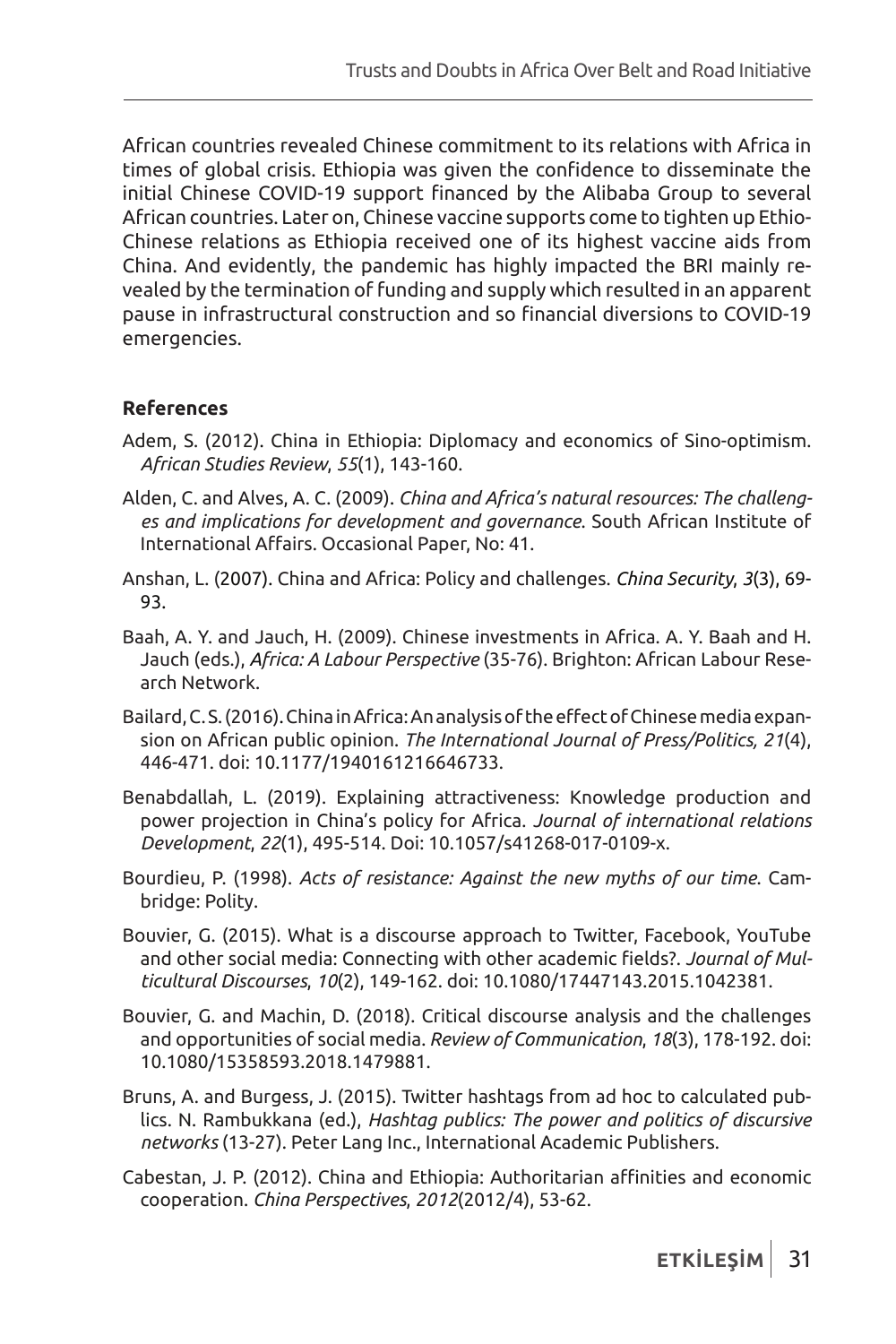- Chan, S. (2017). The belt and road initiative: Implications for China and East Asian economies. *The Copenhagen Journal of Asian Studies*, *35*(2), 52-78.
- Chen, H. (2016). China's 'One Belt, One Road' initiative and its implications for Sino-African investment relations. *Transnational Corporations Review*, *8*(3), 178- 182.
- Condon, M. (2012). China in Africa: What the policy of non-intervention adds to the western development dilemma. *PRAXIS - The Fletcher Journal of Human Security*, *17*(1), 5-25.
- Daniel, G. (2019). *Tweeting about women: A critical discourse analysis of International Women's Day on Twitter* (Unpublished PhD Thesis). Cardiff University. https:// orca.cardiff.ac.uk/137810/.
- Deller, R. (2011). Twittering on: Audience research and participation using Twitter. *Journal of Audience and Reception Studies*, *8*(1), 216-246.
- Demissie, A. (2018). Special economic zones: Integrating African countries in China's Belt and Road initiative. M. Meyer (ed.), *Rethinking the Silk Road* (69-84). Singapore: Palgrave Macmillan.
- Droit, R. P. and Ferenczi, T. (2008). The left hand and the right hand of the state. *Variant*, *32*(1).
- Dyer, S. and Hakkola, L. (2020). The voices of Twitter: A critical discourse analysis of racial discourses on Twitter following the alt-right march on Charlottesville, Virginia. G. Bouvier and J. Rosenbaum (eds.), *Twitter, the public sphere, and the chaos of online deliberation* (121-149). Palgrave Macmillan, Cham. https://doi. org/10.1007/978-3-030-41421-4\_6.
- Ehizuelen, M. M. O. (2017). More African countries on the route: The positive and negative impacts of the Belt and Road Initiative. *Transnational Corporations Review*, *9*(4), 341-359.
- Forough, M. (2019). Intervention with Chinese characteristics: The Belt and Road Initiative reconfiguring (Afro-) Eurasian geo-economics. *Conflict, Security and Development*, *19*(3), 275-281.
- Foucault, M. (1972). *The archaeology of knowledge and the discourse on language*  (S. Smith, trans.). New York: Pantheon Books.
- Gaisbauer, F., Pournaki, A., Banisch, S. and Olbrich, E. (2021). Ideological differences in engagement in public debate on Twitter. *PLOS ONE*, *16*(3), e0249241. doi: 10.1371/journal.pone.0249241.
- Gidreta, A. D. (2017). Africa's reductive images, contesting the sources, and new generations as passive victims: A reflection on historical and global representational practices. *Journal of Youth Research*, *12*(5), 89-114.
- Githaiga, N. M., Burimaso, A. B. and Bing Wang, S. M. A. (2019). The Belt and Road Initiative: Opportunities and risks for Africa's connectivity, *China Quarterly of International Strategic Studies*, *5*(1), 117-141.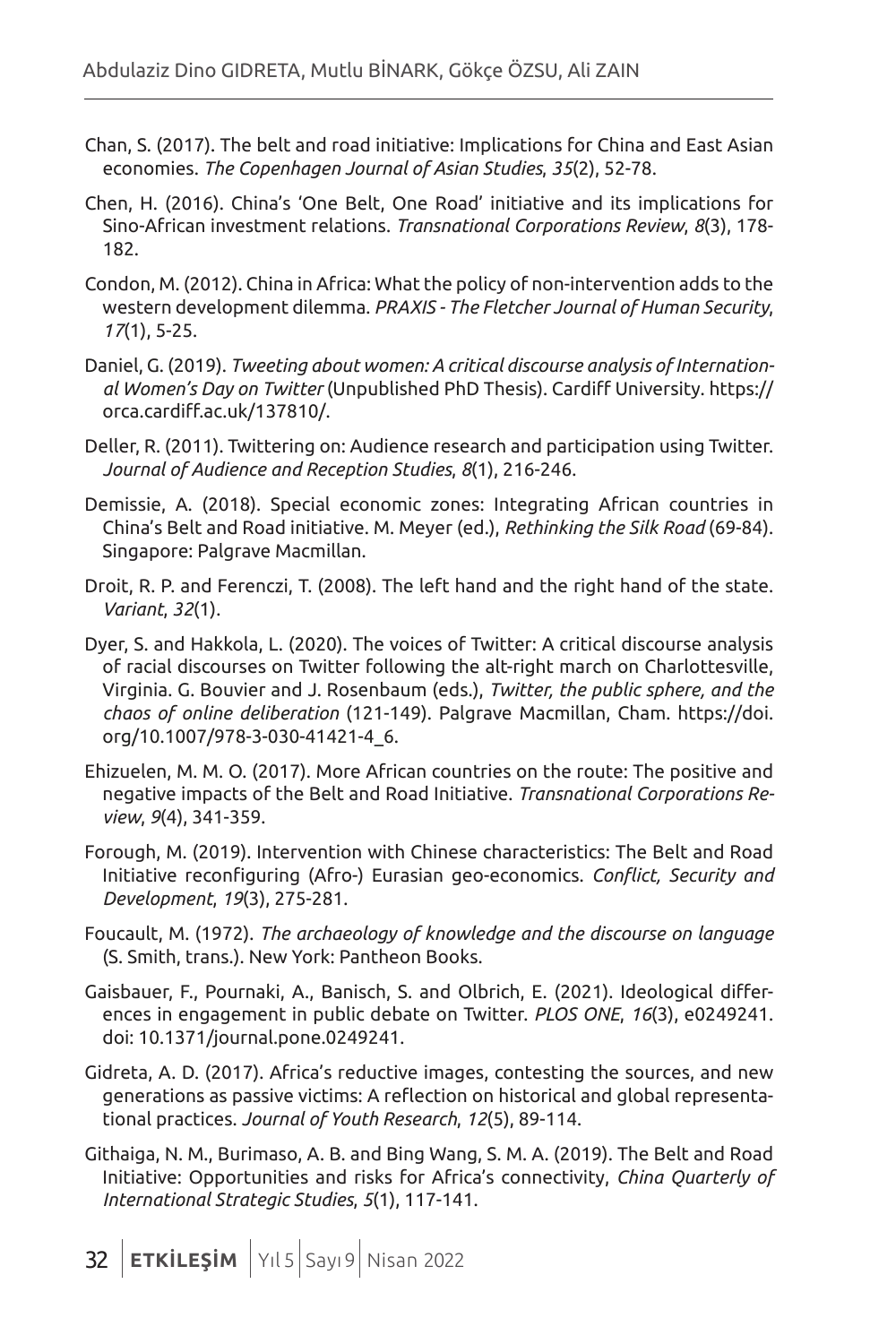- Hackenesch, C. (2013). Aid donor meets strategic partner? The European Union's and China's relations with Ethiopia. *Journal of Current Chinese Affairs*, *42*(1), 7-36.
- Hall, S. (1997). *Representation: Cultural representations and signifying practices*. London: Sage Publications.
- Himelboim, I., McCreery, S. and Smith, M. (2013). Birds of a feather tweet together: Integrating network and content analyses to examine cross-ideology exposure on Twitter. *Journal of Computer-Mediated Communication*, *18*(2), 40–60. https:// doi.org/10.1111/jcc4.12001.
- Hjorth, L., and Himton, S. (2013). *Understanding social media*. London: Sage Publications.
- Ji, D., Zhengrong, H. and Yousaf, M. (2016). Neighboring competitor? Indian image in Chinese media. *Global Media and China*, *1*(3), 234-250.
- Jun, J., Zhang, N., Zain, A. and Mohammadi, E. (2022). Social media discussions on the FDA's modified risk tobacco product authorization of IQOS. *Substance Use & Misuse*, *57*(3), 472-480. doi: 10.1080/10826084.2021.2019777.
- Karim, M. (2019). China in Africa. J. Sayed and Y. H. Ying (eds.) *China's Belt and Road Initiative in a global context: Volume I: A business and management perspective* (235-255). Singapore: Springer.
- Kreis, R. (2017). #refugeesnotwelcome: Anti-refugee discourse on Twitter. *Discourse & Communication*, *11*(5), 498-514. doi: 10.1177/1750481317714121.
- Krippendorff, K. (1980). *Content analysis: An introduction to its methodology*. Beverly Hills: Sage Publications.
- Leslie, A. N. (2016). China-Africa relations: Political and economic engagement and media strategies. *African Studies Quarterly*, *16*(3-4), 1-6.
- ----- (2020). Introduction China-Africa relations: The Belt and Road Initiative and its impact on Africa. *African Studies Quarterly*, *19*(3-4), 1-7.
- Li, X. (2019). China's pursuit of the One Belt and One Road Initiative: A new world order with Chinese characteristics?. X. Li (ed.), *Mapping China's 'One Belt One Road' Initiative* (1-27). Cham: Palgrave.
- Madrid-Morales, D. and Wasserman, H. (2018). Chinese media engagement in South Africa: What is its impact on local journalism?. *Journalism Studies*, *19*(8), 1218-1235. doi: 10.1080/1461670X.2016.1266280.
- Mccay-Peet, L. and Quan-Haase, A. (2016). A Model of social media engagement: User profiles, gratifications, and experiences, H. O'Brien and P. Cairns (eds.), *Why engagement matters* (199-217). Cham: Springer.
- McGregor, S. C. (2019). Social media as public opinion: How journalists use social media to represent public opinion. *Journalism*, *20*(8), 1070-1086. doi: 10.1177/1464884919845458.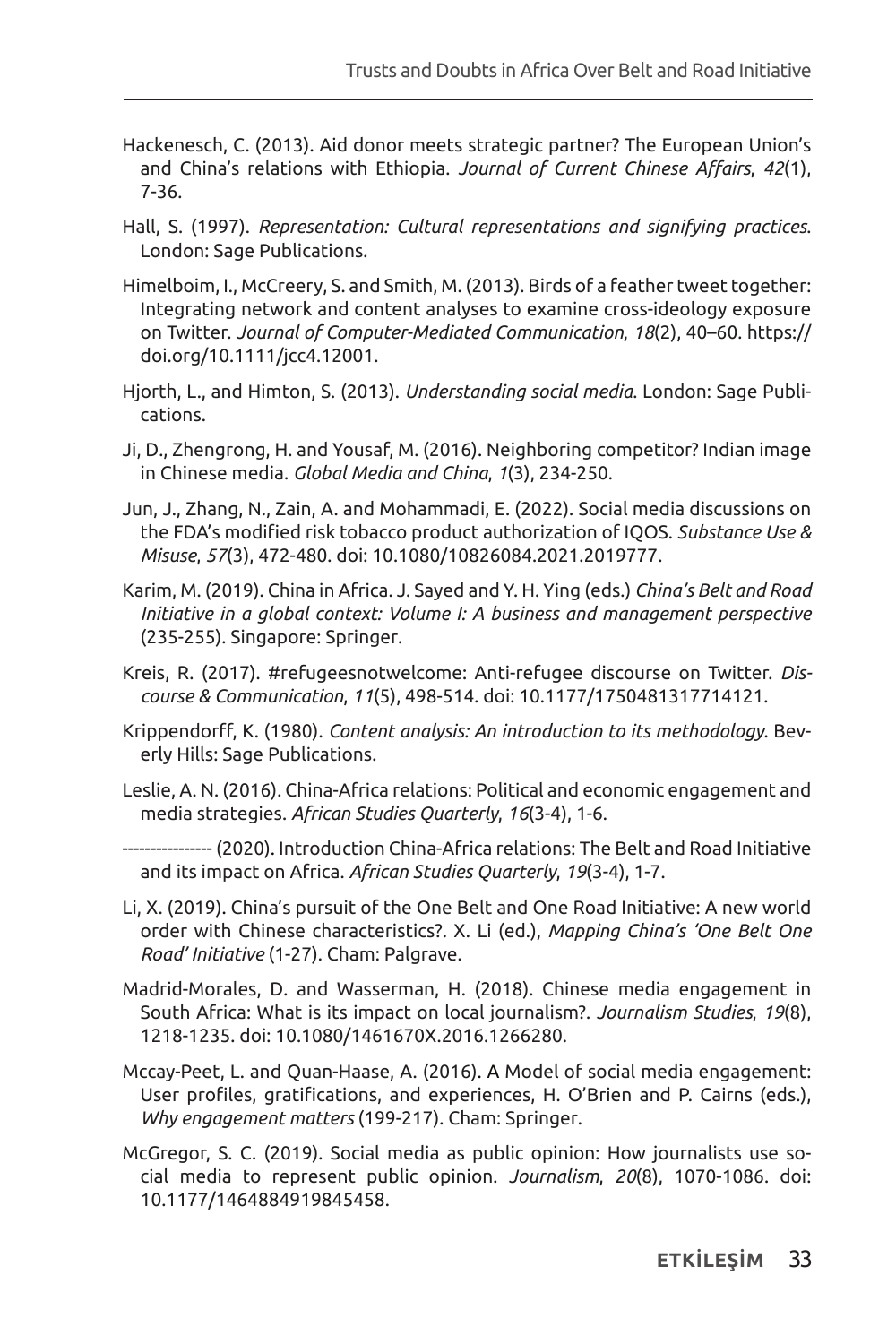- Moy, P., Bosch, B. (2013). Theories of public opinion. P. Cobley and P. Schulz (eds.), *Theories and models of communication* (289-308). De Gruyter Mouton. doi:10.1515/9783110240450.289.
- Nicolas, F. (2017). *Chinese investors in Ethiopia: The perfect match?, notes de l'Ifri*. Addis Ababa: Center for African Studies.
- Papacharissi, Z. (2009). The virtual geographies of social networks: A comparative analysis of Facebook, LinkedIn and a small world. *New media and society*, *11*(1-2), 199-220.
- Renwick, N., Gu, J and S. G. (2018). *The impact of BRI investment in infrastructure on achieving the sustainable development goals*. Brighton: Institute of Development Studies.
- Rolland, N. (2019). *A concise guide to the Belt and Road Initiative: Backgrounder from political and strategic implications of China's Belt and Road Initiative*. Washington DC: The National Bureau of Asian Research.
- Scobell, A., Lin, B. Shatz, H. J., Johnson, M., Hanauer, L. and Chase, M. S. (2018). *At the dawn of Belt and Road: China in the developing world*. Santa Monica: Rand Corporation.
- Skjerdal, T. and Fufa, G. (2016). Positive portrayal of Sino-African relations in the Ethiopian Press, X. Zhang, H. Wasserman and W. Mano (eds.), *China's media and soft power in Africa* (149-161). Cham: Springer.
- Tangün, Y. A. and Parlak, İ. (2020). Politik söylemin 'komplo teorisi formu'na özdeş sınırları: Kanaat teknisyeni, habitus ve iktidar stratejileri. *Mülkiye Dergisi*, *44*(2), 287-320. https://dergipark.org.tr/tr/pub/mulkiye/issue/57500/816004.
- Thussu, D. (2018). BRI: Bridging or breaking BRICS?. *Global Media and China*, *3*(2), 117-122.
- Ursu, A. E. and Van Den Berg, W. (2018). *China and the EU in the horn of Africa: Competition and cooperation?*. Clingendael: The Netherlands Institute of International Relations.
- Van den Dam, R., Nelson, E. and Lozinski, Z. (2008). *The changing face of communication-social networking's growing influence on telecom providers*. IBM Business Services.
- Venkataraman, M. and Gofie, S. M. (2015). The dynamics of China-Ethiopia trade relations: Economic capacity, balance of trade and trade regimes. *Bandung*, *2*(1), 1-17.
- Venkataraman, M. and Gamora, A. G. (2009). An analysis of China–Ethiopia relations during the Cold War. *China Report*, *45*(1), 7-22.
- Wasserman, H. (2012). China in South Africa: Media responses to a developing relationship. *Chinese Journal of Communication*, *5*(3), 336-354.

-------- (2018). China-Africa media relations: What we know so far. *Global Media and China*, *3*(2), 108-112. doi: 10.1177/2059436418784787.